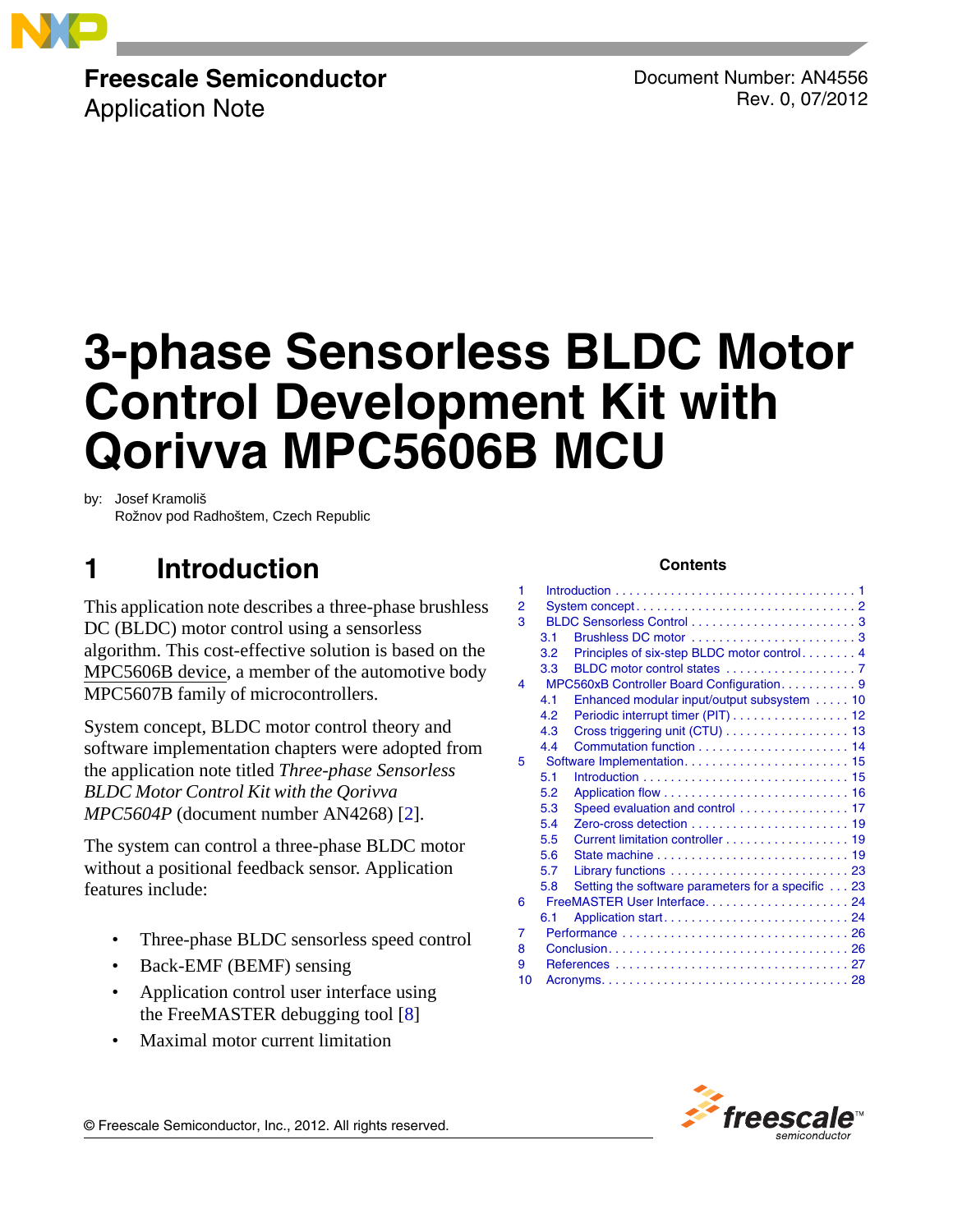

**System concept**

# <span id="page-1-0"></span>**2 System concept**

The system can control a three-phase BLDC motor. The application meets the following performance specifications:

- Running on the 3-phase Sensorless BLDC Motor Control Development Kit with Qorivva MPC5606B MCU [[1\]](#page-26-6) (see [Figure 1](#page-1-1))
- Targeted at the MPC5606B microcontroller (refer to [[3\]](#page-26-5) for more information)
- Control technique incorporating:
	- Sensorless control of a three-phase BLDC motor
	- Zero-crossing technique
	- Closed-loop speed control
	- Closed-loop current control
	- Start-up with alignment
	- BEMF voltage sensing
	- $-50$  µs sampling period with the FreeMASTER recorder
- FreeMASTER software control interface (motor start/stop, speed set-up)
- FreeMASTER software monitor
- DC bus overvoltage, undervoltage, and overcurrent protection



<span id="page-1-1"></span>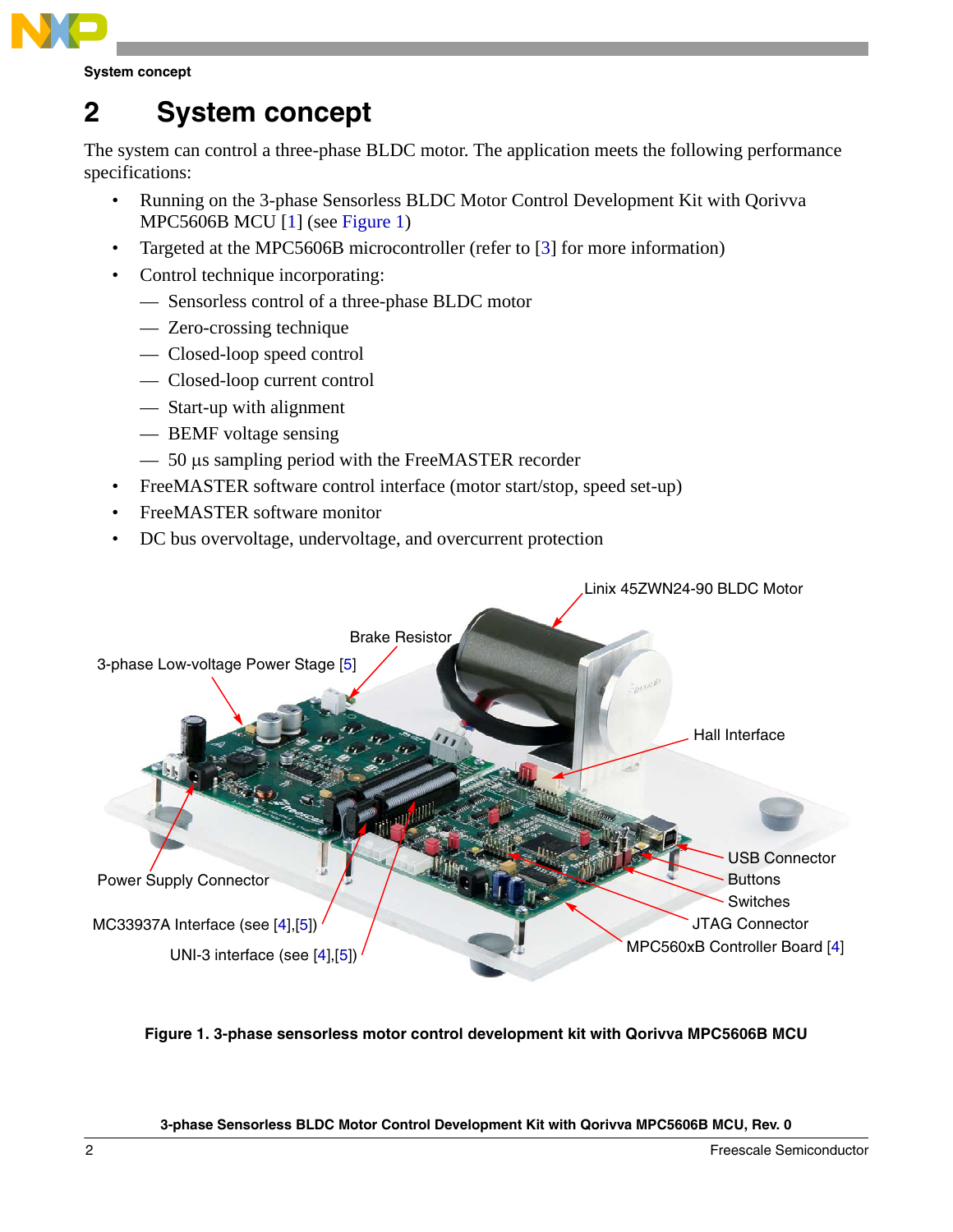

### <span id="page-2-0"></span>**3 BLDC Sensorless Control**

#### <span id="page-2-1"></span>**3.1 Brushless DC motor**

The BLDC motor is a rotating electric machine with a classic three-phase stator. As in an induction motor, the rotor has surface-mounted permanent magnets. There are no brushes on the rotor and the commutation is performed electronically at a certain rotor position. The displacement of the magnets on the rotor creates a trapezoidal BEMF shape, which means that a DC voltage with a rectangular shape (see [Figure 2](#page-2-2)) can be used to create a rotational field with low torque ripples. The motor can have more than one pole-pair per phase. The number of pole-pairs per phase defines the ratio between the electrical revolution and the mechanical revolution. The rectangular shape of the applied voltage ensures control simplicity. However, the rotor position must be known to align the applied voltage with the BEMF. Best efficiency is achieved when the BEMF and commutation events are aligned, in which case the motor behaves as a DC motor.



**Figure 2. Three-phase voltage system for the BLDC motor**

<span id="page-2-2"></span>The main task for sensorless control of the BLDC motor is the estimation of rotor position. For rotor position estimation, this application uses a technique based on BEMF sensing. The key features of this technique are:

- Speed range from 5-10% up to 100% of nominal speed
- BEMF voltage must be high enough
- Based on the BEMF zero-crossing method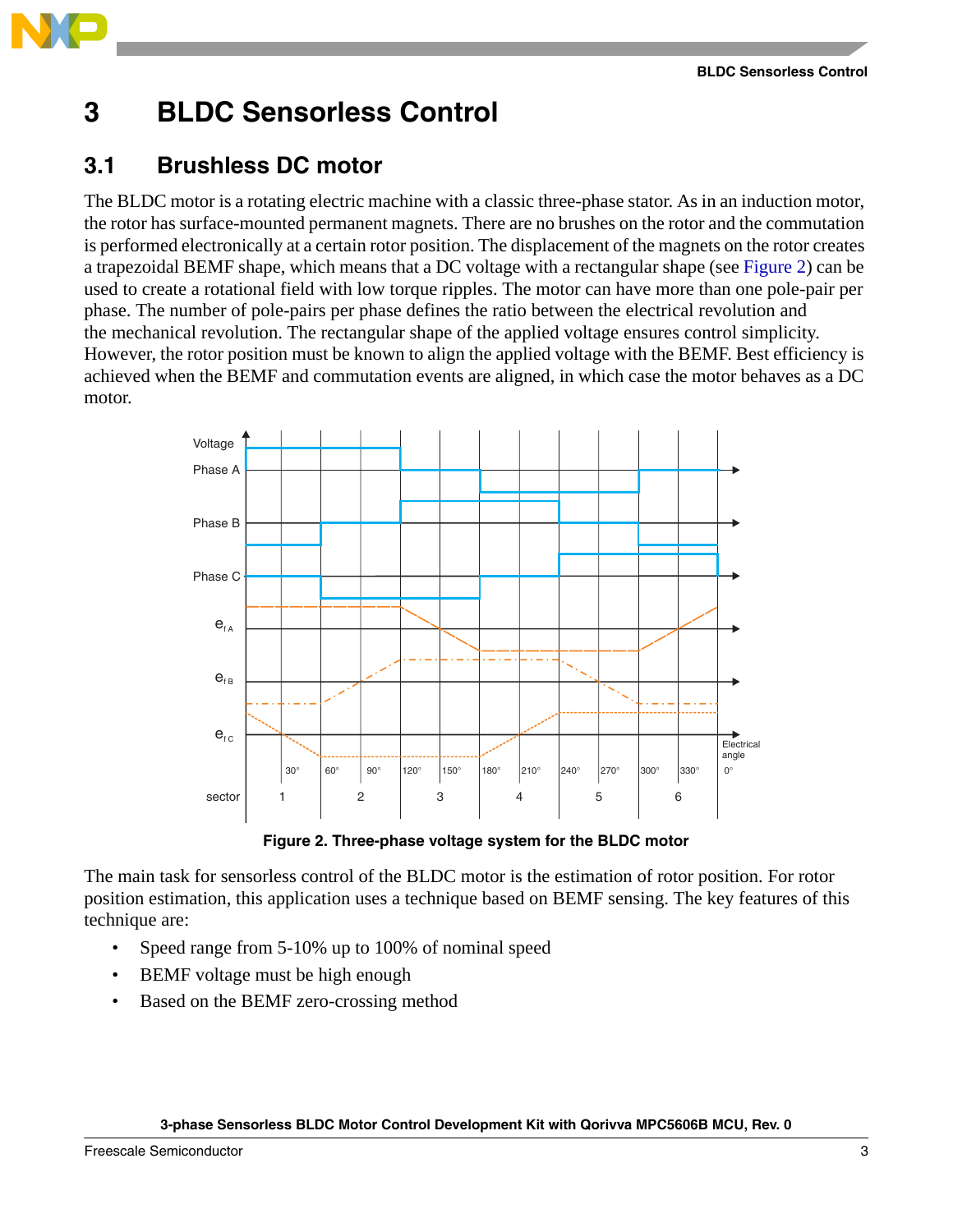

#### **BLDC Sensorless Control**

- Other advanced BEMF estimation techniques include:
	- System observers
	- Measurement of a non-conductive phase with multi-sampling

The following section discusses the concept of zero-crossing, as well as the methods and conditions for its correct evaluation.

#### <span id="page-3-0"></span>**3.2 Principles of six-step BLDC motor control**

The three-phase BLDC motor operates in a two-phase model. Two phases that produce the highest torque are energized while the third phase is off. Which two phases are energized depends on the rotor position. The energized phases change every 60° (electrical degrees) as shown in [Figure 2](#page-2-2). The figure also displays ideal BEMF waveforms. The third phase can be used to observe the BEMF voltage to recognize the correct commutation event time point, as described later. Current commutation is executed by a six-step inverter as shown in the simplified form in [Figure 3](#page-3-1). [Figure 2](#page-2-2) and [Table 1](#page-4-0) demonstrates the switching sequence and current direction.



<span id="page-3-1"></span>**Figure 3. Power stage and motor topology**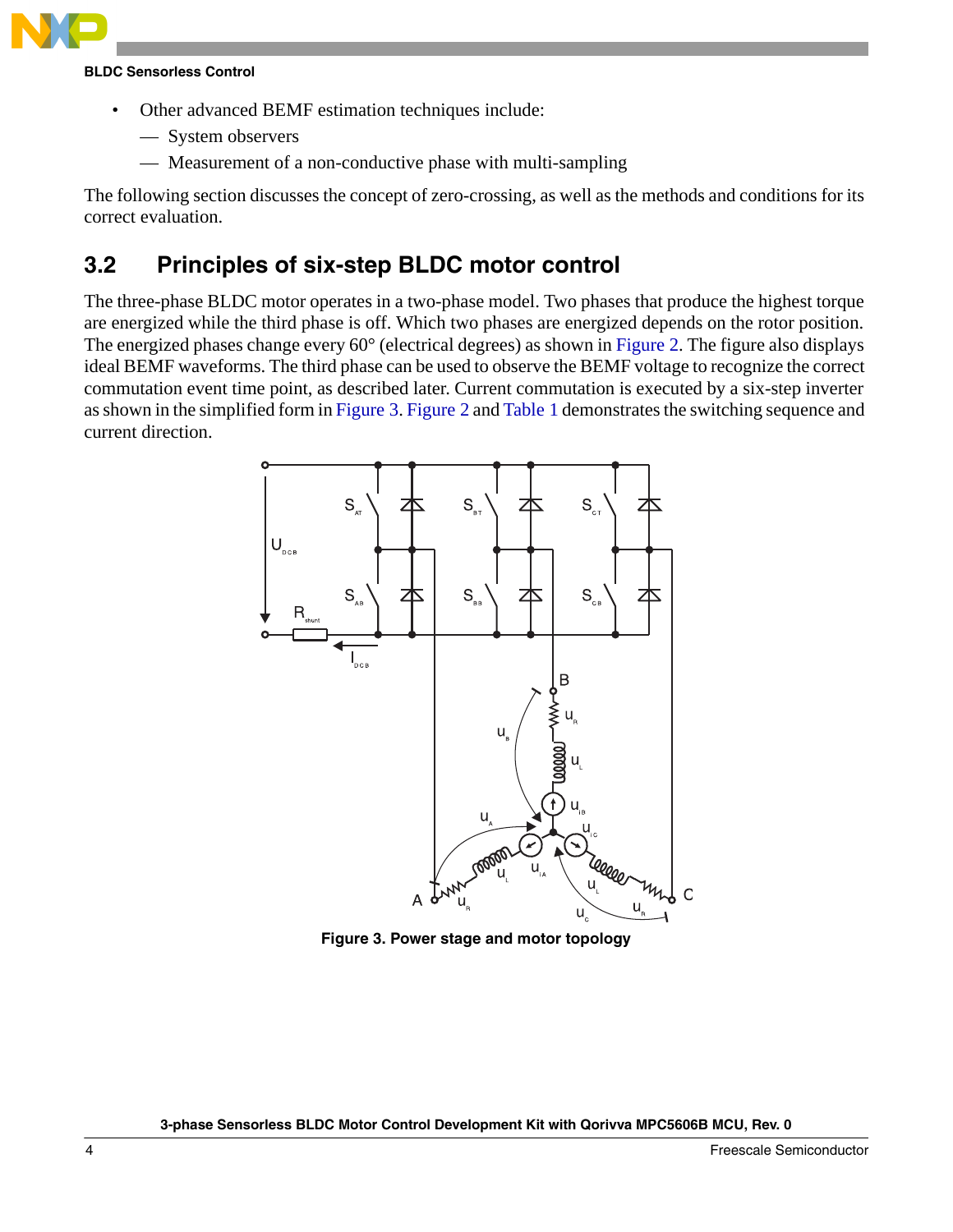<span id="page-4-0"></span>

| Rotor                  | Sector | Switch<br>Closed  |                            | <b>Phase Current</b> |           |           |
|------------------------|--------|-------------------|----------------------------|----------------------|-----------|-----------|
| Position               | Number |                   |                            | А                    | в         | C         |
| $0^\circ$ -60 $^\circ$ |        | $S_{AT}$          | $S_{BB}$                   | $\ddot{}$            |           | off       |
| $60^\circ - 120^\circ$ | 2      | $S_{AT}$          | $S_{CB}$                   | $\ddot{}$            | off       |           |
| 120°-180°              | 3      | $S_{\mathsf{BT}}$ | $S_{CB}$                   | off                  | $\ddot{}$ |           |
| 180°-240°              | 4      | $S_{\text{BT}}$   | $S_{AB}$                   |                      | $\ddot{}$ | off       |
| 240°-300°              | 5      | $S_{CT}$          | $S_{AB}$                   |                      | off       | $\ddot{}$ |
| 300°-360°              | 6      | $S_{CT}$          | $\mathrm{S}_{\mathsf{BB}}$ | off                  |           | $\div$    |

|  |  |  | Table 1. Six-step switching sequence |  |
|--|--|--|--------------------------------------|--|
|--|--|--|--------------------------------------|--|

To explain and simulate the idea of the BEMF sensing technique, this document provides a simplified mathematical model based on the basic circuit topology (see [Figure 3](#page-3-1)). The voltage for a three-phase BLDC motor is supplied by a typical three-phase power stage designed using IGBT or MOSFET switches. The power stage switches are controlled by the MCU's on-chip timer module, which creates the desired control patterns. The goal of the model is to find out the dependency between the motor characteristics and switching angle. The switching angle is the angular difference between a real switching event and the ideal one. The motor control model consists of a three-phase power stage and a BLDC motor. The power for the system is provided by a DC bus voltage source  $U_{DCB}$ . Six semiconductor switches ( $S_{A/B/C/T/B}$ ) deliver the rectangular voltage waveforms to the motor (see [Figure 2](#page-2-2)). The semiconductor switches and diodes are simulated as ideal devices. The natural voltage level of the whole model is referenced to half of the DC bus voltage, which simplifies the mathematical expressions.

#### **3.2.1 BEMF zero-crossing detection**

[Figure 2](#page-2-2) displays the motor phase winding voltage waveforms for ideal commutation. As seen, the commutation event is in the middle of two BEMF zero-crossings. The BEMF zero-crossing signal can then be used as a rotor position feedback to estimate the proper commutation time point.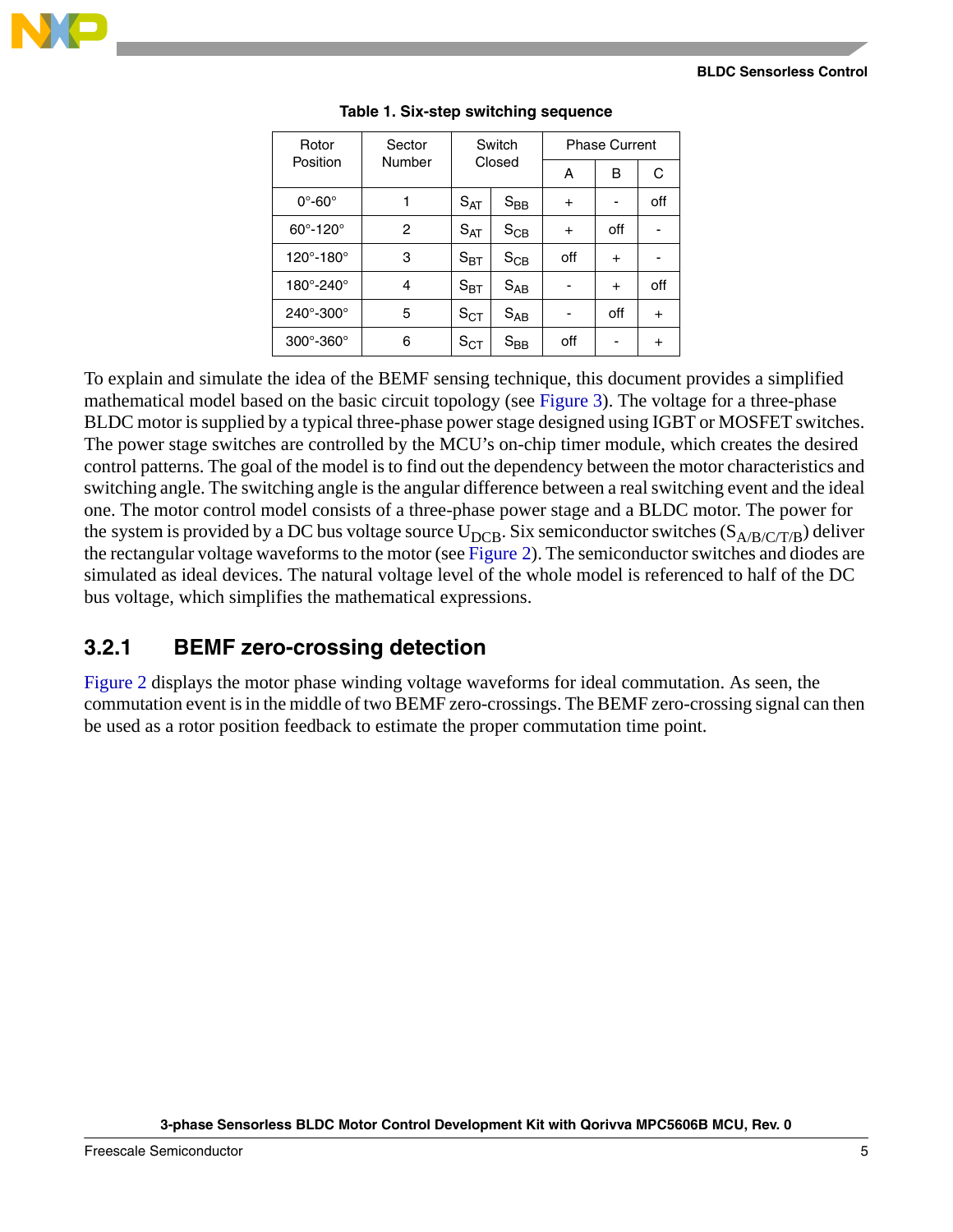

**BLDC Sensorless Control**



**Figure 4. Zero-crossing detection and commutation diagram**

<span id="page-5-0"></span>The  $e_{1X}$  signals in [Figure 2](#page-2-2) are the BEMF voltages. These BEMF voltages are labeled as  $U_{iX}$  in [Figure 4.](#page-5-0)

This technique is based on the fact that only two phases of a motor are energized and the third non-conducting phase can be used to sense the BEMF voltage.

The following conditions are met:

$$
S_{Ab}, S_{Bt} \leftarrow PWM switching
$$
  
\n
$$
u_N = u_{DCB} - u_R - L\frac{di}{dt} - u_{iB}
$$
  
\n
$$
u_N = u_R + L\frac{di}{dt} - u_{iA}
$$
  
\n
$$
u_N = \frac{u_{DCB}}{2} - \frac{u_{iB} + u_{iA}}{2}
$$
  
\nEqn. 1

where  $\mathrm{U_{N}}$  is the neutral point voltage of the star winding.

The voltage  $u_C$  can be calculated:

$$
u_{iA} + u_{iB} + u_{iC} = 0
$$
  
\n
$$
u_N = \frac{u_{DCB}}{2} + \frac{u_{iC}}{2}
$$
  
\n
$$
u_C = u_N + u_{iC}
$$
  
\n
$$
u_C = \frac{3}{2}u_{iC} + \frac{u_{DCB}}{2}
$$
  
\nEqn. 2

The voltage  $u_{iC}$  is null at zero-crossing, so the resultant form is:

$$
u_C = \frac{u_{DCB}}{2}
$$
 **Eqn. 3**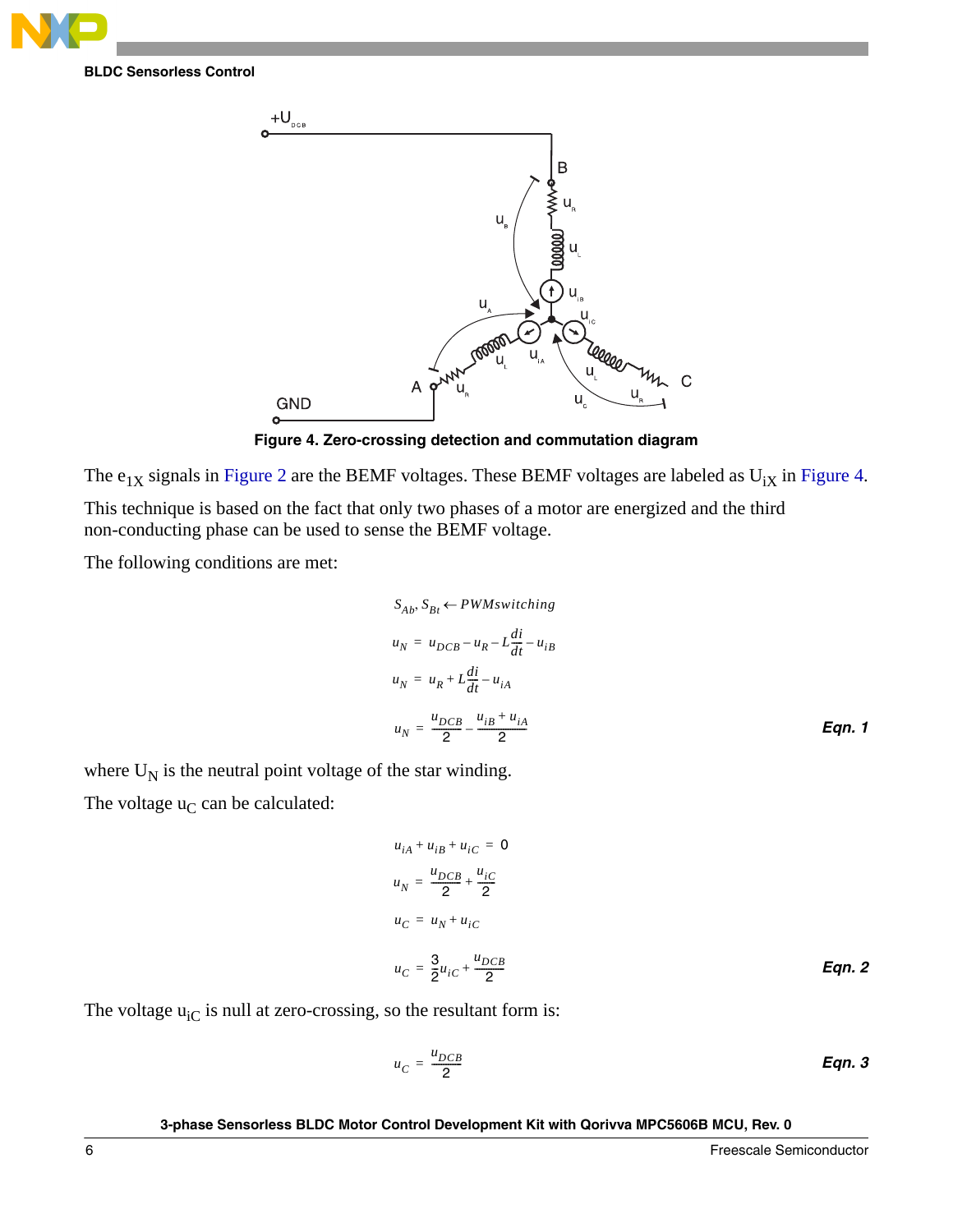

#### **3.2.1.1 BEMF measurement**

Voltage dividers for BEMF voltage sensing shown in [Figure 5](#page-6-1) are provided on the 3-phase BLDC/PMSM Low-voltage Power Stage (see [[5\]](#page-26-3) for divider configuration).



**Figure 5. Back-EMF sensing circuit - dividers**

<span id="page-6-1"></span>Low-pass filters are provided for proper sampling of the BEMF voltage by the ADC module. For more information see the MPC560xB Controller Board User Guide [\[4](#page-26-4)].



**Figure 6. Back-EMF sensing circuit — low-pass filters**

#### <span id="page-6-0"></span>**3.3 BLDC motor control states**

To start and run the BLDC motor, the algorithm has to go through the following states:

- Alignment (initial position set-up)
- Start-up (forced commutations)
- Run (sensorless control with BEMF acquisition and zero-cross detection)

#### <span id="page-6-2"></span>**3.3.1 Alignment**

As mentioned earlier, the main task for sensorless control of a BLDC motor is the rotor position estimation. Before starting the motor, the rotor position is not known. The main aim of the alignment task is to align the rotor to a known position. This known position is necessary to start rotation in the proper direction and to generate maximal torque during start-up. During alignment, all three phases are powered. Phase A is connected to the positive DC bus voltage, and phases B and C are connected to the negative DC bus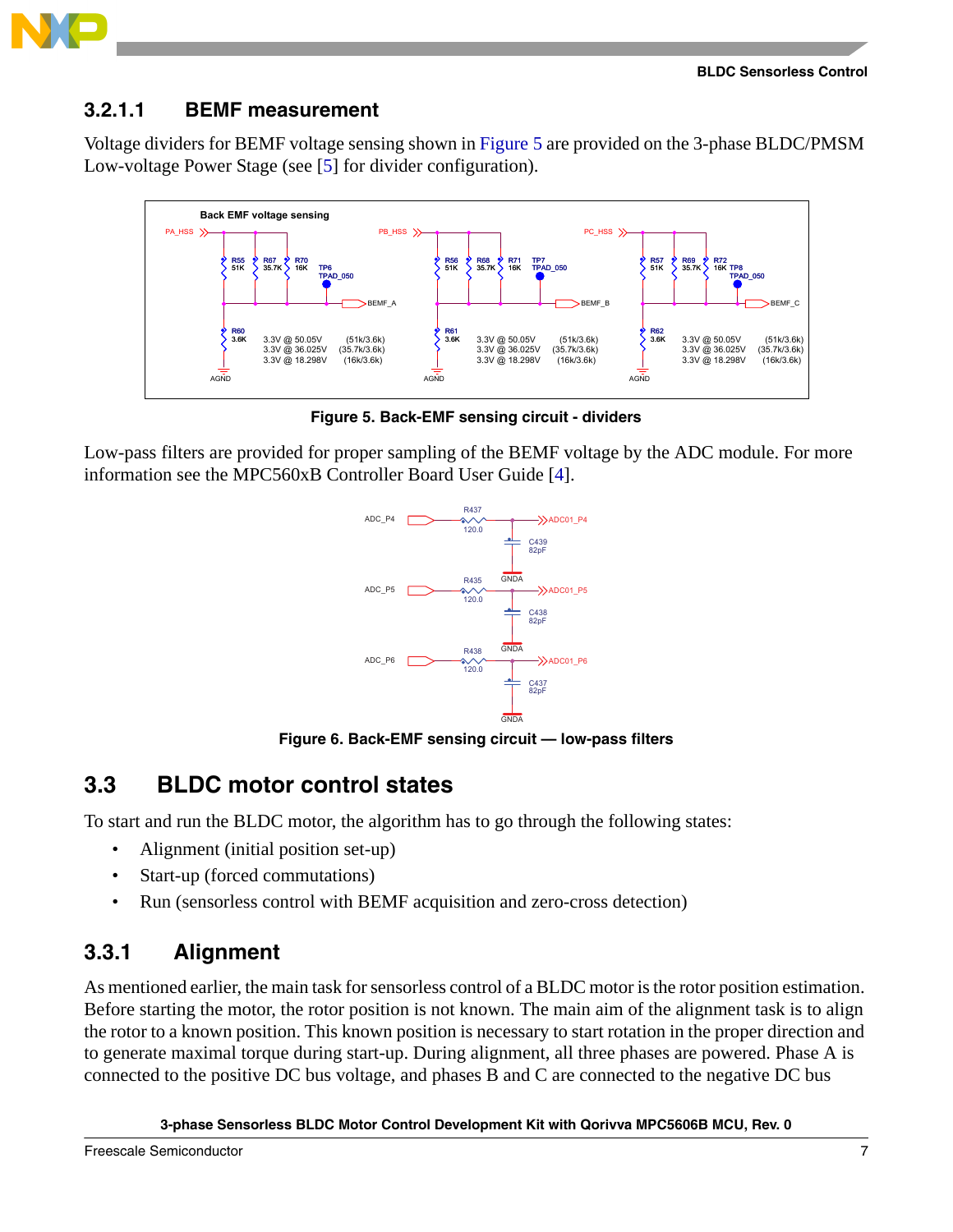

#### **BLDC Sensorless Control**

voltage. The alignment time depends on the mechanical constant of the motor, including load, and also on the applied motor current. In this state, the motor current (torque) is controlled by the PI controller every  $50 \mu s$ .

#### <span id="page-7-0"></span>**3.3.2 Start-up**

In the start-up state, the motor commutation is controlled in an open-loop without any rotor position feedback. The commutation period is controlled with a linear open-loop starting ramp. The open-loop start is a short state at a very low speed where the BEMF is too small, so the zero-crossing event cannot be reliably detected.

#### <span id="page-7-1"></span>**3.3.3 Run**

The running sensorless mode includes the BEMF acquisition with zero-crossing detection for the commutation control. The motor speed is controlled using zero-crossing period feedback to the speed PI regulator. The motor current is measured and filtered during a commutation event and used as feedback into the current controller. Its output limits the speed controller output to achieve the maximal motor current in the required range.



**Figure 7. Speed control with torque limitation**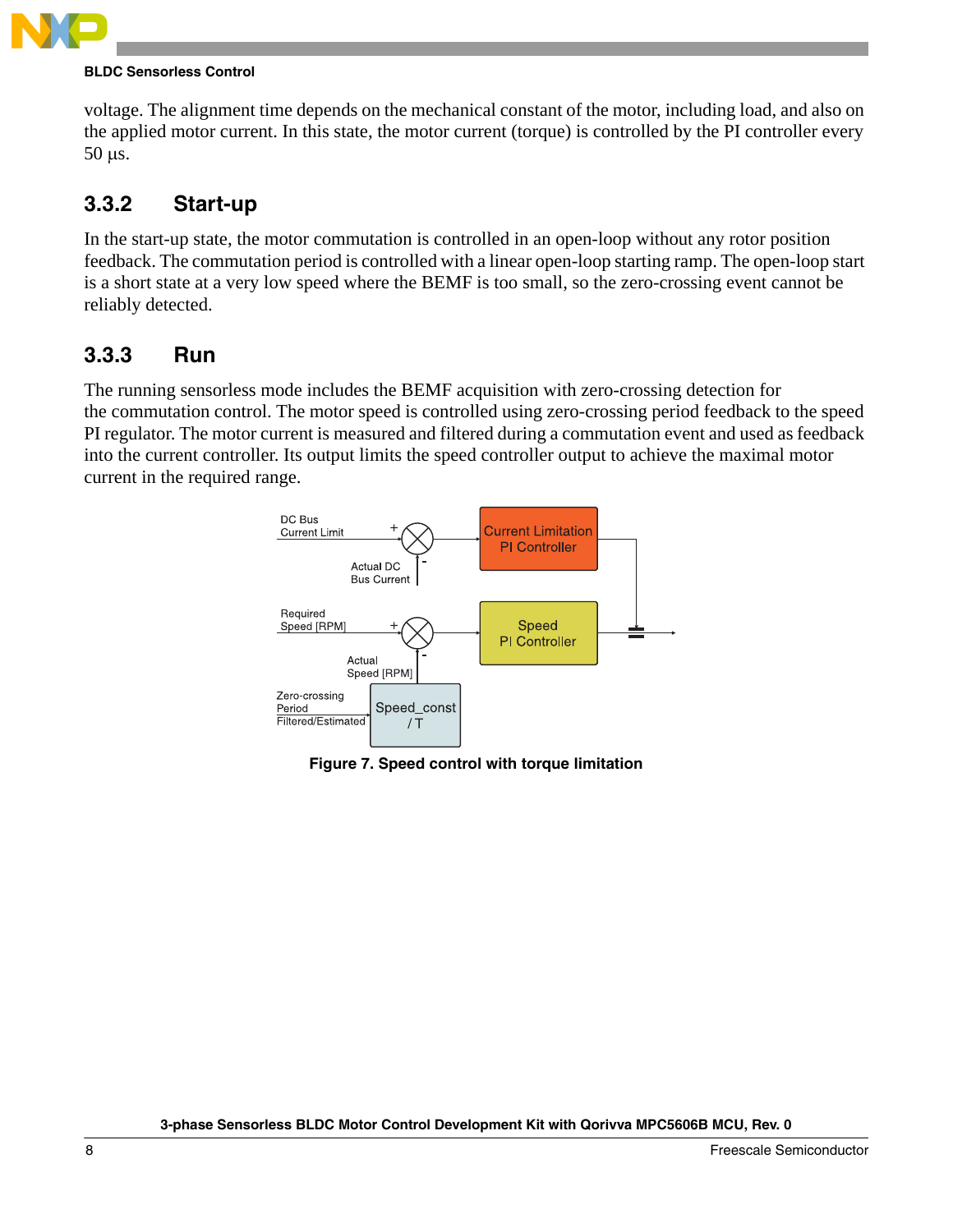



### <span id="page-8-0"></span>**4 MPC560xB Controller Board Configuration**

The BLDC sensorless application framework meets the following technical specification:

- PWM output frequency is equal to 20 kHz, PWM signals driving the three-phase power stage MOSFET switches are provided by eMIOS\_0 as follows:
	- Phase A high-side: eMIOS0\_1
	- Phase A low-side: eMIOS0\_2
	- Phase B high-side: eMIOS0\_3
	- Phase B low-side: eMIOS0\_4
	- Phase C high-side: eMIOS0\_5
	- Phase C low-side: eMIOS0\_6
- Current loop sampling period is equal to 50  $\mu$ s
- Speed loop sampling period is equal to 2.5 ms
- Three-phase BEMF voltage measurement uses three voltage dividers, one per inverter leg. Phase voltage is routed to ADC\_1 (12-bit) as follows:
	- Phase A BEMF: ADC1\_P[4]
	- Phase B BEMF: ADC1\_P[5]
	- Phase C BEMF: ADC1\_P[6]
- DC bus voltage routed to ADC 0 (10-bit) as follows:
	- DC bus voltage: ADC0\_P[7]
- DC bus current (DC bus shunt resistor voltage) routed to ADC  $\,0\,(10\text{-bit})$  as follows:
	- DC bus current: ADC0\_P[8]

The BLDC sensorless motor control application uses the ADC, CTU, eMIOS, and PIT modules included in the MPC5606B. These modules are internally interconnected. The CTU provides ADC conversion triggered by the event generated by the eMIOS and PIT modules (see [Figure 8](#page-9-1)). These modules are described below and a detailed description can be found in the reference manual titled *MPC5607B Microcontroller Reference Manual* (document number MPC5607BRM) [\[3](#page-26-5)].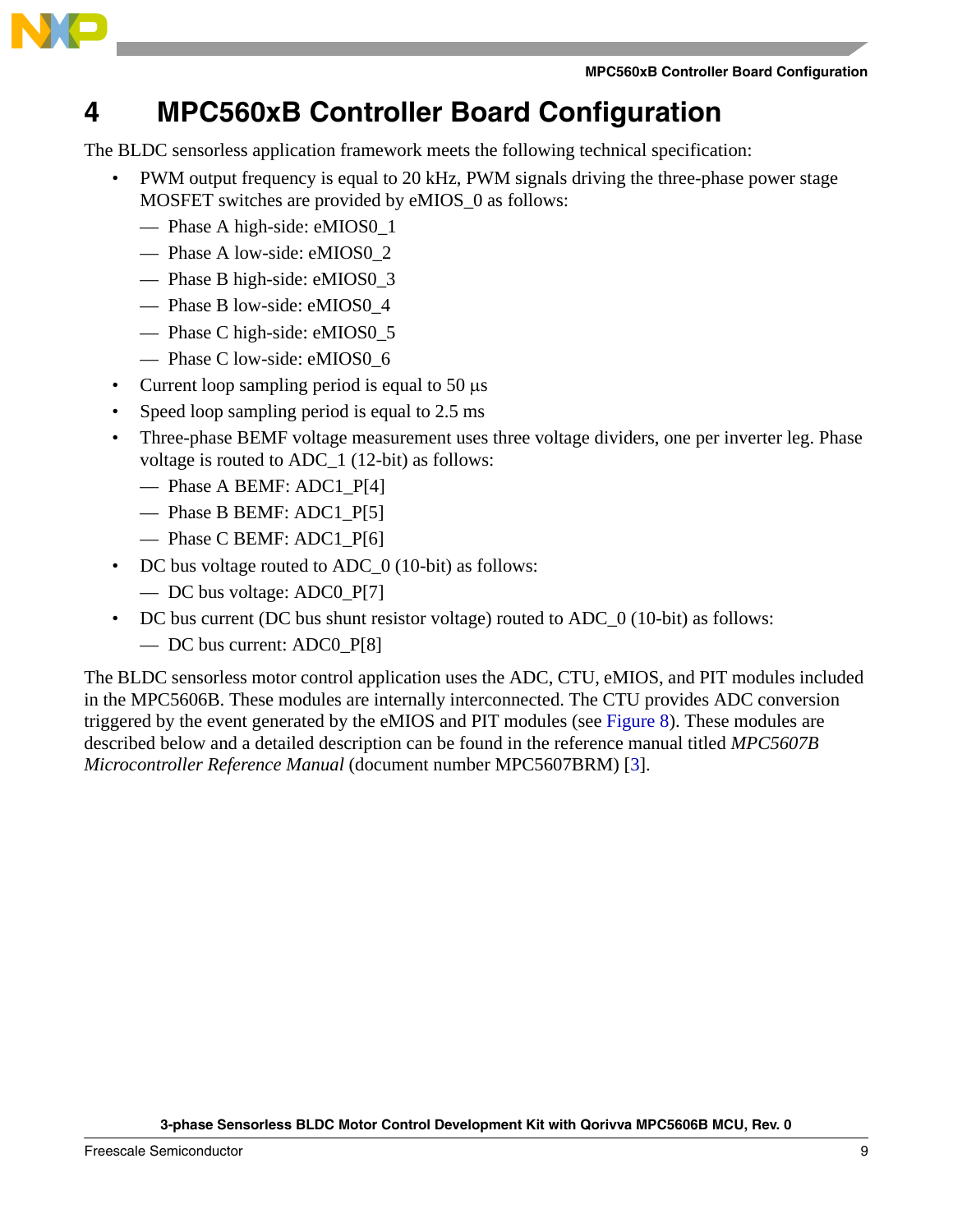**MPC560xB Controller Board Configuration**



**Figure 8. Timers/ADC module interconnection on the MPC5607B family of microcontrollers**

### <span id="page-9-1"></span><span id="page-9-0"></span>**4.1 Enhanced modular input/output subsystem (eMIOS)**

The MPC5606B includes two eMIOS modules (eMIOS  $\overline{0}$  & eMIOS  $\overline{1}$ ). The input clock of both eMIOS modules is supplied from the peripherals clock set 3 (64 MHz system clock output divided by 1).

eMIOS\_0 is used mainly for the generation of the PWM signals and ADC trigger signal. The application uses eMIOS\_0 unified channels 0 to 7. Channel 0 serves as a time base (eMIOS\_0 counter bus B) for channels 1 to 7. Channel 0 operates in the Modulus Counter mode (up counter with clear on match start). The match value written in the internal A1 register (accessible via the CADR[0] peripheral register) is equal to the required  $50 \mu s$  period of the PWM:

$$
A1 = PERIOD = (f_{eMIOS_0} \times t_{PWM}) = (64 MHz \times 50 \mu s) = 3200 = 0x0C80_{hex}
$$

Channels 1 to 6 operate in the Output Pulse Width Modulation with Trigger mode (OPWMT). The odd-numbered channels are configured to generate high-side switch PWM signals, while the even-numbered channels are dedicated to low-side switch PWM signals.The duty cycle is given by setting the value of internal registers A1 and B2. The values of A1 and B2 (accessible via the CADR and CBDR peripheral registers) are set as follows (example for a 20% duty cycle):

$$
A1 = (PERIOD \times (1 - DUTY)) \div 2 = (3200 \times (1 - 0.2)) \div 2 = 1280 = 0x0500_{hex}
$$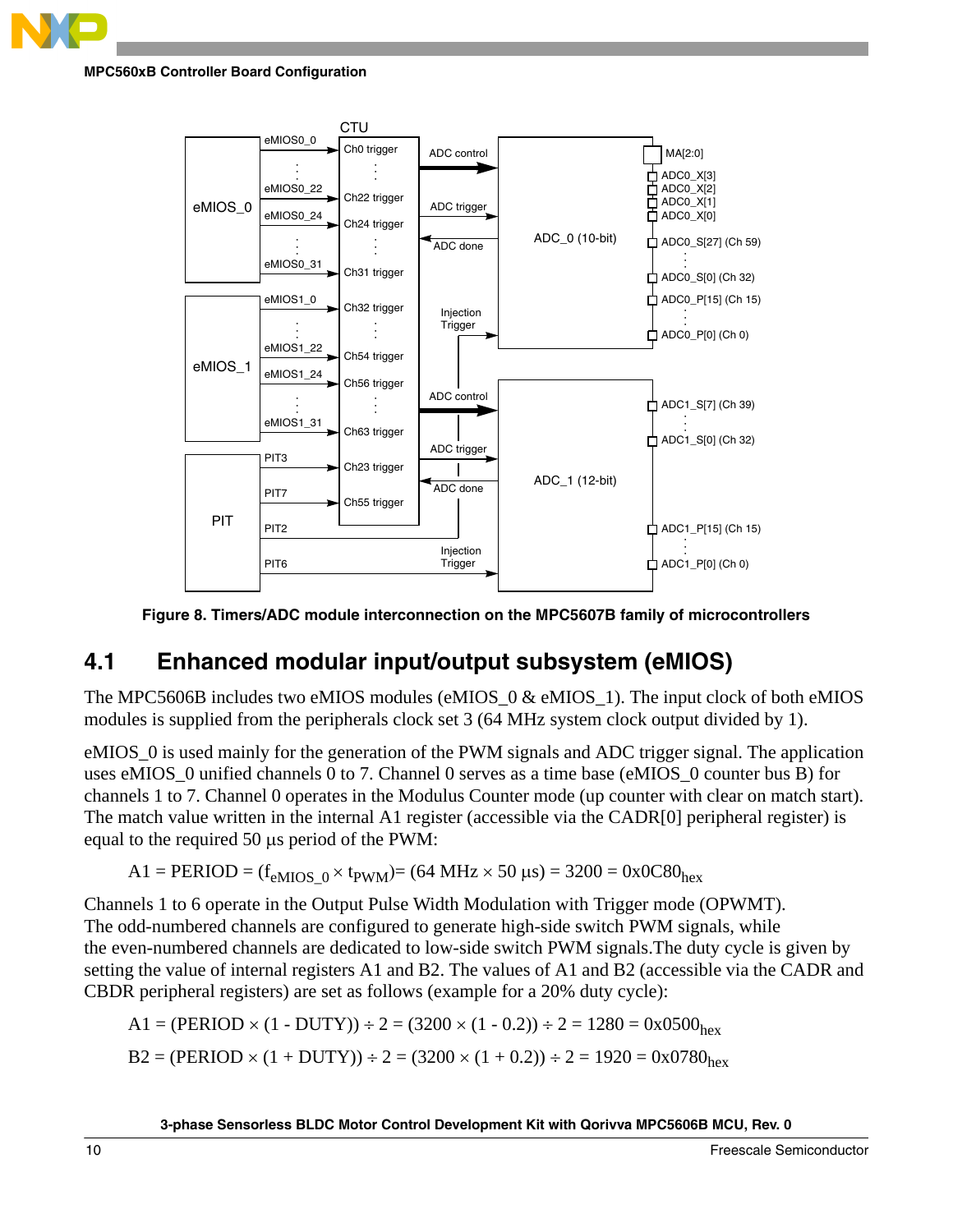



A low-side switch PWM signal includes the dead-time, so the A1 and B2 values for the low-side switch PWM signals are set as follows (example for 500 ns dead-time):

$$
DT = f_{eMIOS\_0} \times t_{DT} = 64 MHz \times 500 \text{ ns} = 32
$$
  
\n
$$
A1_{LS} = A1 - DT = 1280 - 32 = 1248 = 0x04E0_{hex}
$$
  
\n
$$
B2_{LS} = B2 + DT = 1920 + 32 = 1952 = 0x07A0_{hex}
$$

eMIOS\_0 channel 1 is also configured to generate a CTU trigger to start ADC\_1 conversion of the selected BEMF voltage. The time of the trigger is defined by the value of the internal register A2 (accessible via the ALTCADR[1] peripheral register) and is set as follows (example for a 1.1 µs delay from the center of the PWM period):

$$
DELAY = f_{eMIOS\_0} \times t_{DELAY} = 64 MHz \times 1.1 \, \mu s \approx 70
$$
\n
$$
A2 = (PERIOD \div 2) + DELAY = (3200 \div 2) + 70 = 1670 = 0x0686_{hex}
$$

[Figure 9](#page-10-0) displays the timing of two consecutive periods of complementary PWM signals with a 10% duty cycle in the first period with an update to a 50% duty cycle in the second period.



**Figure 9. Complementary PWM generation timing**

<span id="page-10-0"></span>The duty cycle has to be updated in the current PWM period. A1 is not buffered and is updated immediately. B1 is buffered and its value is loaded from the buffer (B2) when an A1 match occurs.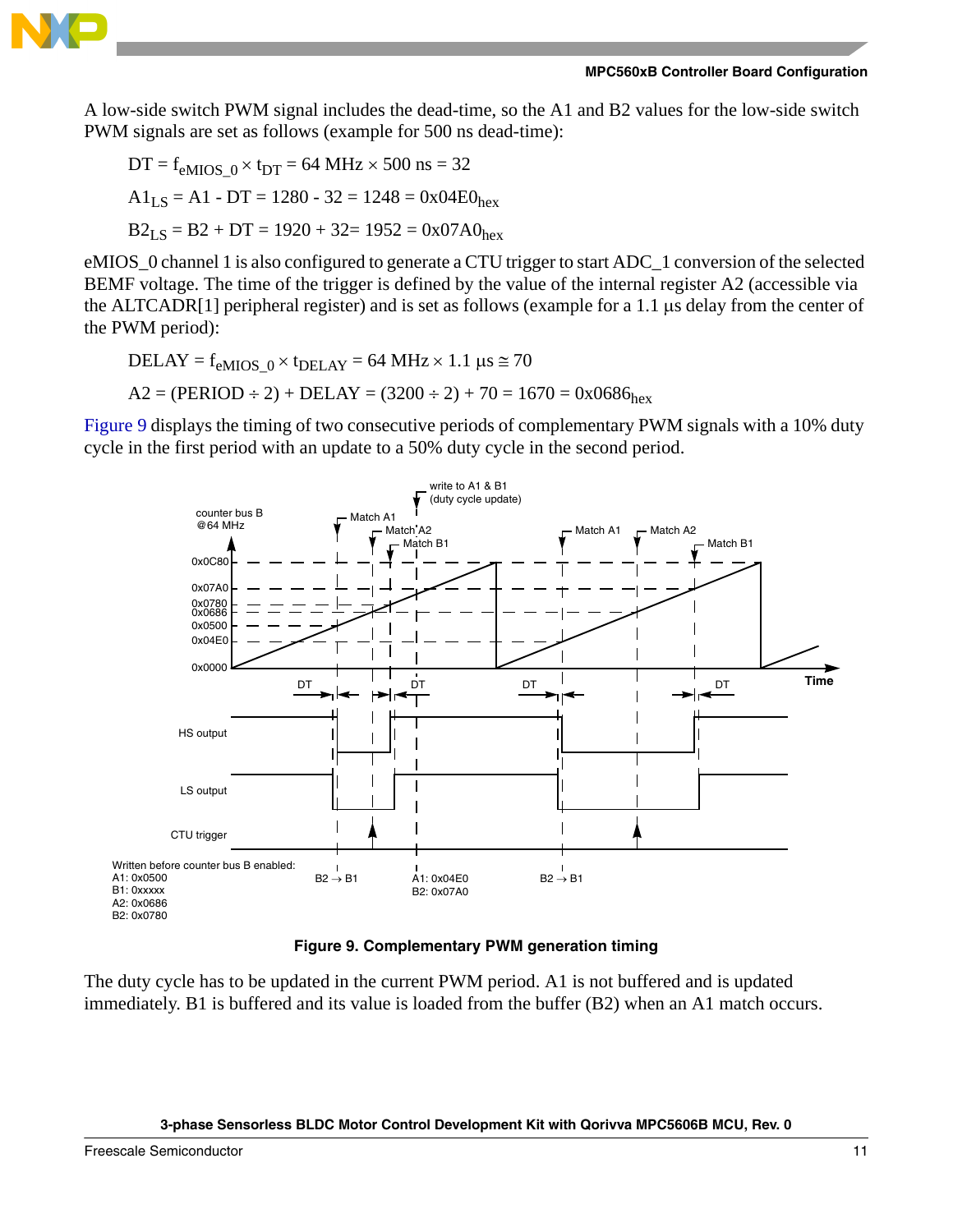

#### **MPC560xB Controller Board Configuration**

The eMIOS\_1 module channel 24 generates an interrupt request to change the PWM output with regards to the new motor commutation event. The time base for the counter is derived from peripheral clock set 3 (64 MHz system clock output divided by 1). The global eMIOS\_1 prescaler divides the clock by 16 and the unified channel prescaler divides it further by 4. The time base for the commutation events is then:

 $f_{\text{COMM}} = ((64 \text{ MHz} \div 16) \div 4) = 1 \text{ MHz}$ 

The channel 24 operates in the Single Action Output Compare mode. The value of the internal A2 register (accessible via the CADR[24] peripheral register) defines the time of the next commutation event and is immediately transferred to internal register A1. The FLAG bit is set when an A1 match occurs and generates an interrupt request to the e200z0 core. The interrupt service routine then performs the commutation function.

The channel 24 counter also serves as a free-running time base (counter bus E) for channel 25. The channel 25 operates in the Single Action Input Capture mode, in which the channel captures the counter bus E value into internal register A2 (accessible for reading via the CADR[25] peripheral register) when a rising or falling edge is detected on its dedicated input pin.

The eMIOS 1 channel 25 input signal is generated by eMIOS 0 channel 7 output (interconnected on the MPC560xB Controller Board) which is a square signal with consecutive rising and falling edges aligned with the eMIOS\_0 channel 1 generated CTU trigger (operates in the Single Action output Compare mode with CADR[7] set to  $0x0686_{hex}$ , see [Figure 10](#page-12-1)). At the time of the commutation, the CADR[25] holds the time of the last CTU trigger which is then used for the calculation of the next commutation event time.

### <span id="page-11-0"></span>**4.2 Periodic interrupt timer (PIT)**

The PIT module is used to generate a CTU trigger to start the ADC 0 injected chain conversion of DC bus voltage and DC bus current.

The PIT module input clock is supplied by the undivided 64 MHz system clock (PLL output). PIT channel 2 generates a CTU trigger pulse when its counter reaches 0 from the pre-loaded value stored in the LDVAL[2] peripheral register (down-counter). When the counter reaches 0, it re-loads the counter with the value from the LDVAL[2] peripheral register. The LDVAL is set in a way to be aligned with the eMIOS\_0 channel 1 generated CTU trigger signal (see [Figure 10](#page-12-1)).

The initial LDVAL is set as follows:

LDVAL<sub>init</sub> = (PERIOD ÷ 2) + DELAY = (3200 ÷ 2) + 70 = 1670 = 0x0686<sub>hex</sub>

Directly after the PIT 2 timer is enabled, the LDVAL is updated to a new value equal to the PWM period:

 $LDVAL = PERIOD = 3200 = 0x0C80_{hex}$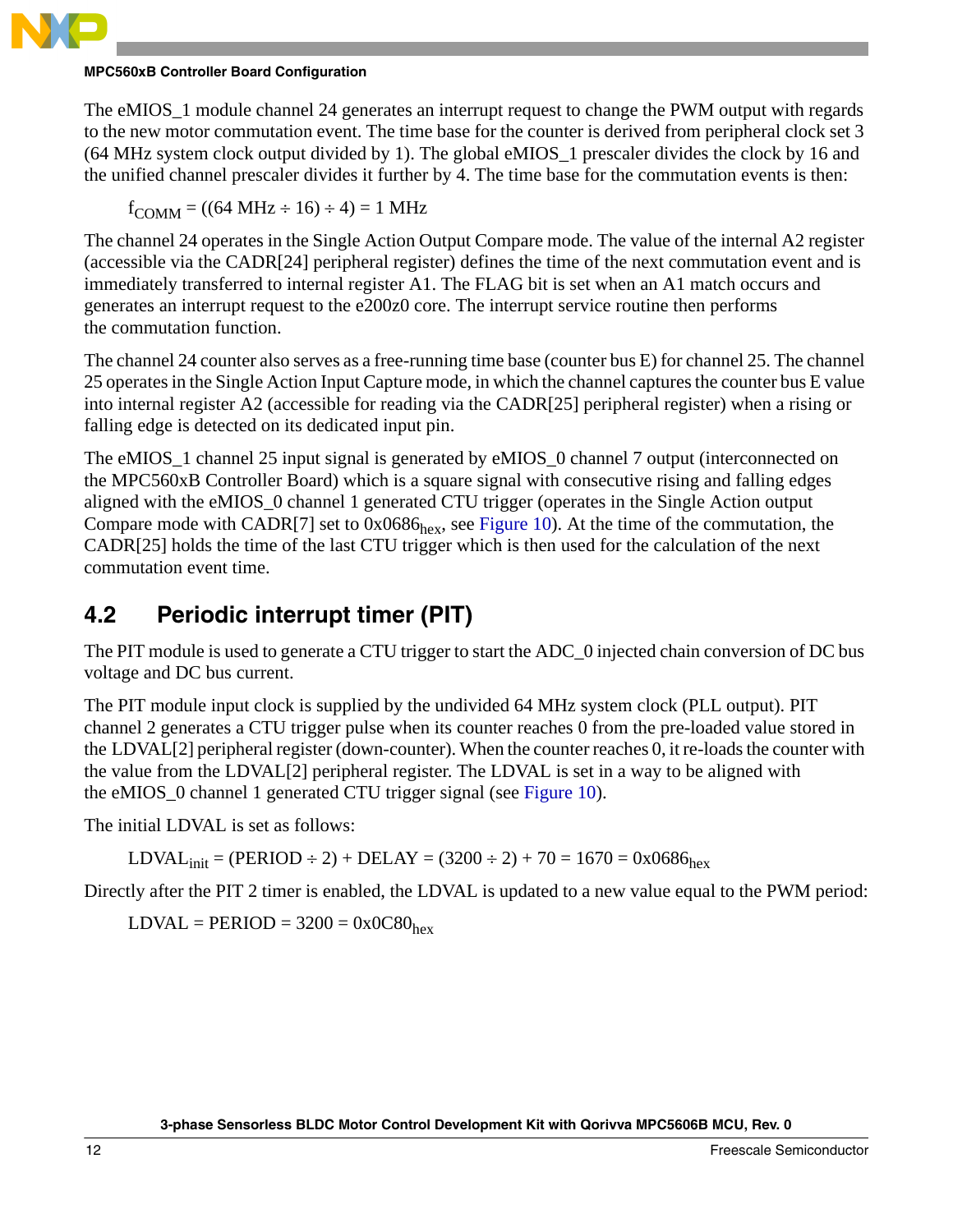



**Figure 10. eMIOS and PIT CTU triggering alignment**

### <span id="page-12-1"></span><span id="page-12-0"></span>**4.3 Cross triggering unit (CTU)**

The Cross Triggering Unit (CTU) on the MPC5606B is responsible for triggering ADC conversion based on an event generated by the eMIOS\_0, eMIOS\_1, and PIT modules.

The application uses only one CTU trigger source, which is the eMIOS\_0 channel 1. A trigger event from the channel triggers selected BEMF voltage conversion by the ADC\_1. The BEMF voltage ADC channel is selected by the CTU\_EVTCFGR[1] peripheral register according to the current commutation sector.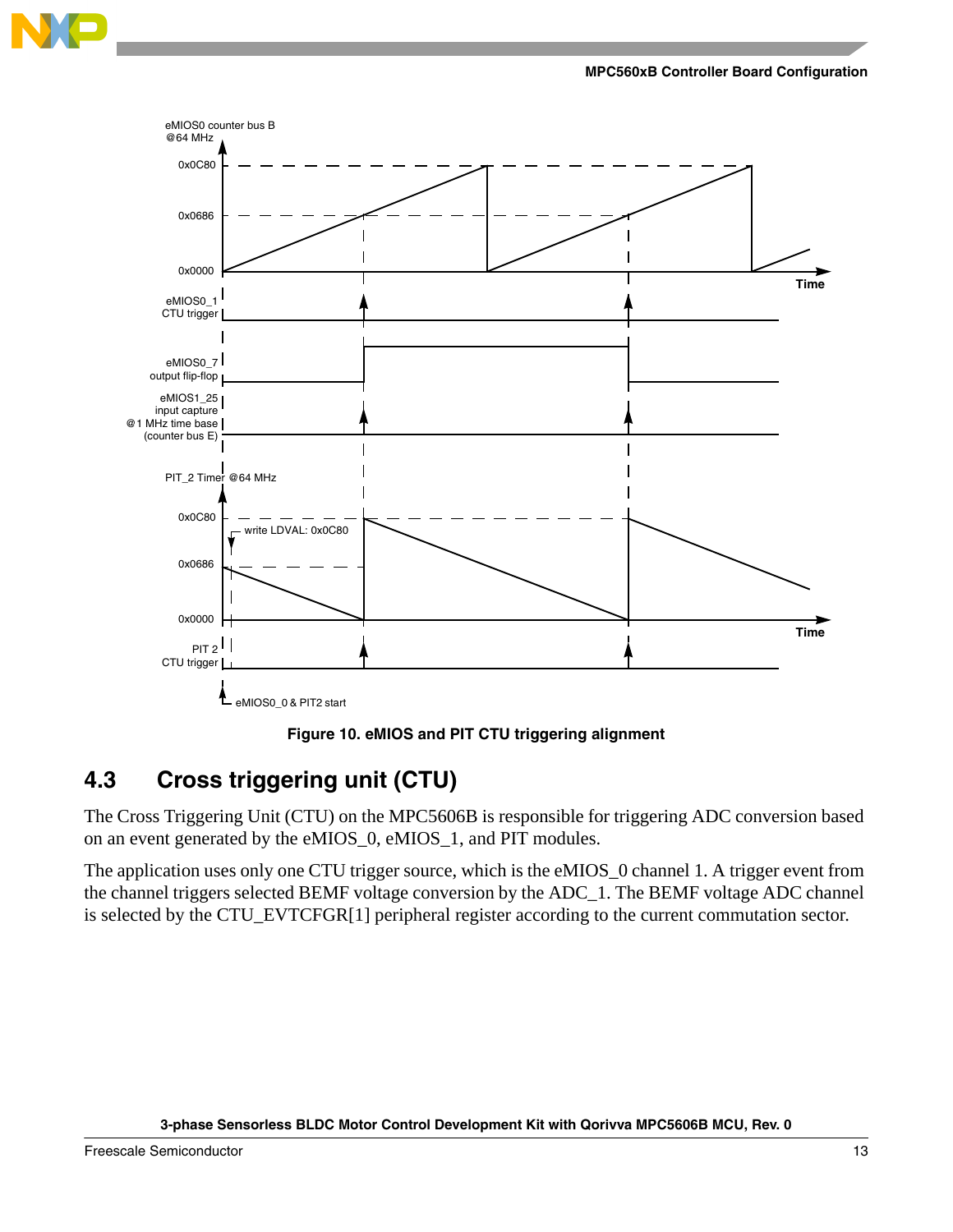

**MPC560xB Controller Board Configuration**

### <span id="page-13-0"></span>**4.4 Commutation function**

The commutation function performs a re-configuration of the PWM signal output according to the commutation sector. This includes a reset of the counter bus B (eMIOS0\_0), re-configuration of the eMIOS0\_[1..6] according to the current commutation sector, and a PIT\_2 reset. The commutation function is performed in the following steps:

- 1. Disable and reset counter bus B (set eMIOS\_0 channel 0 to General Purpose Output mode)
- 2. Reconfigure eMIOS0\_[1..6] mode of operation according to the current sector
	- Set complementary PWM pair channels to generate a PWM (force match B to get the output flip-flop to the PWM cycle initial state)
	- Set the appropriate PWM channels to the OFF state (Output Disable via the ODIS bit for high-side, General Purpose Output mode for low-side)
	- Set the appropriate PWM channel to the ON state (Output Disable via the ODIS bit for low-side)
- 3. Disable the PIT\_2 timer
- 4. Set the PIT\_2 LDVAL<sub>init</sub> value
- 5. Re-start the eMIOS\_0 counter bus B (set eMIOS0\_0 back to Modulus Counter mode) and PIT\_2 timer
	- This is performed by a special inline assembly function which starts the eMIOS0<sub>\_0</sub> and PIT<sub>\_2</sub> counters with a minimal delay between control registers byte writes
- 6. Set the PIT channel 2 LDVAL value
- 7. Reconfigure the CTU to trigger the conversion of a proper BEMF ADC channel relevant to the current commutation sector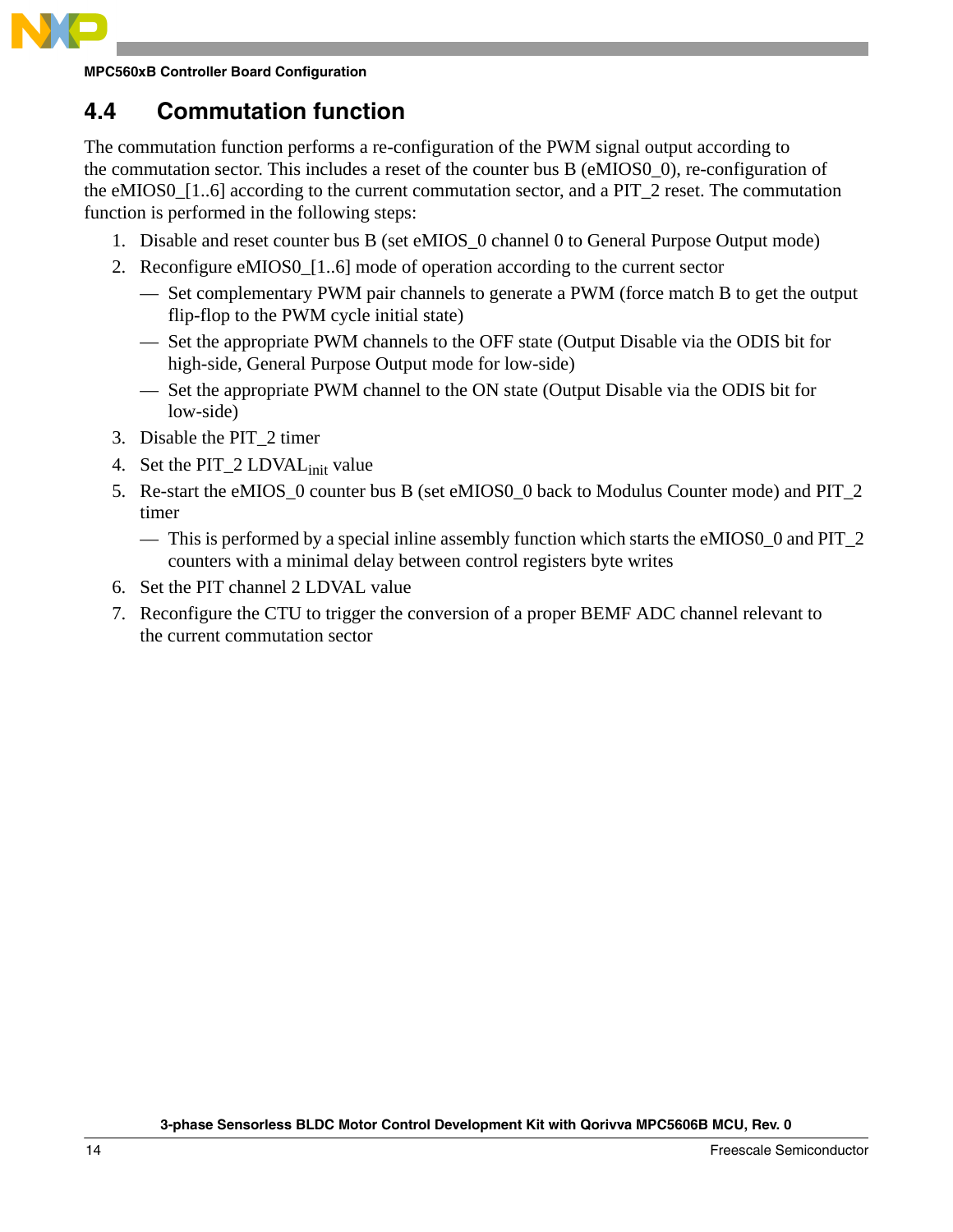

### <span id="page-14-1"></span><span id="page-14-0"></span>**5.1 Introduction**

This section describes the BLDC sensorless algorithm software design. [Figure 11](#page-14-2) displays the application block diagram.



**Figure 11. System block diagram**

<span id="page-14-2"></span>The application is optimized to use the MPC5606B on-chip peripherals to achieve small core impact. The ADC, eMIOS, PIT, and CTU modules are internally and externally set up together to achieve deterministic sampling of analog quantities and precise commutation of the stator field. The software part of the application consists of different blocks described below. The entire application behavior can be controlled by the FreeMASTER Run-Timer Debugging Tool [\[8](#page-26-2)] from a PC.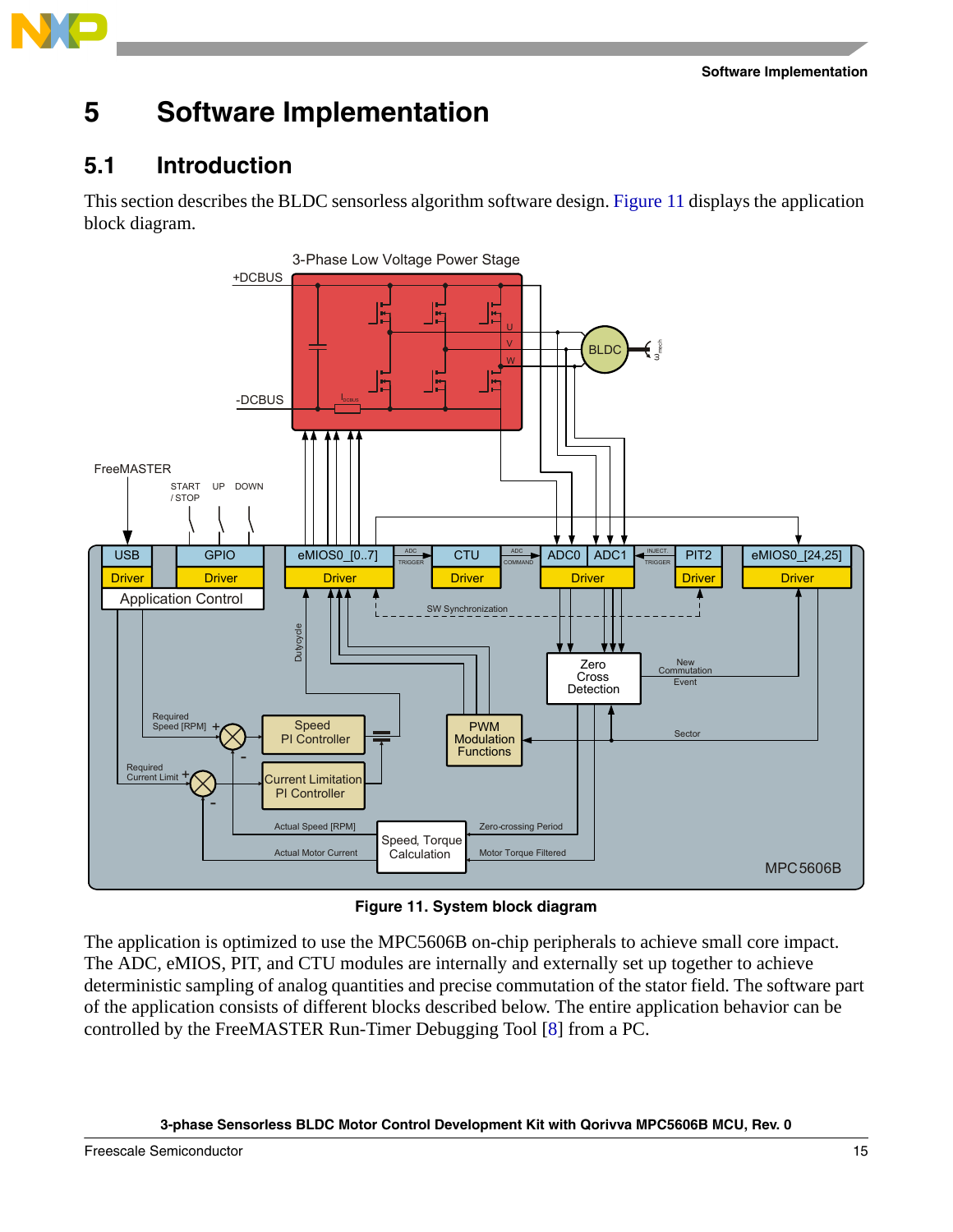

### <span id="page-15-0"></span>**5.2 Application flow**

The application is interrupt driven running in real time. The main tasks of the motor control application are periodically running in one interrupt service routine, driven by the ADC\_0 End of Injected Chain Conversion interrupt every 50  $\mu$ s. This includes both the fast current and slower speed control loops. The commutation of the motor stator flux is provided in the second interrupt service routine driven by the eMIOS\_1 channel 24 output compare interrupt event. All tasks apart from the commutation function are executed in order, as described in the application state machine shown in [Figure 14,](#page-19-0) and the application flow charts [Figure 12](#page-15-1) and [Figure 13.](#page-16-1)



**Figure 12. Main task flow chart**

<span id="page-15-1"></span>This type of application requires precise and deterministic sampling of analogue quantities and execution of all motor control functions. The state machine routines are called within a periodic interrupt routine. In reference to the state machine, the interrupts have to be configured and enabled at the end of the RESET state, where all peripheral initialization has to be executed. Consequently, the RESET state function is called before the main loop, as shown in [Figure 12.](#page-15-1) The background loop manages non-critical tasks, such as the FreeMASTER communication polling and the MC33937A FET pre-driver [[6\]](#page-26-7) status read-back.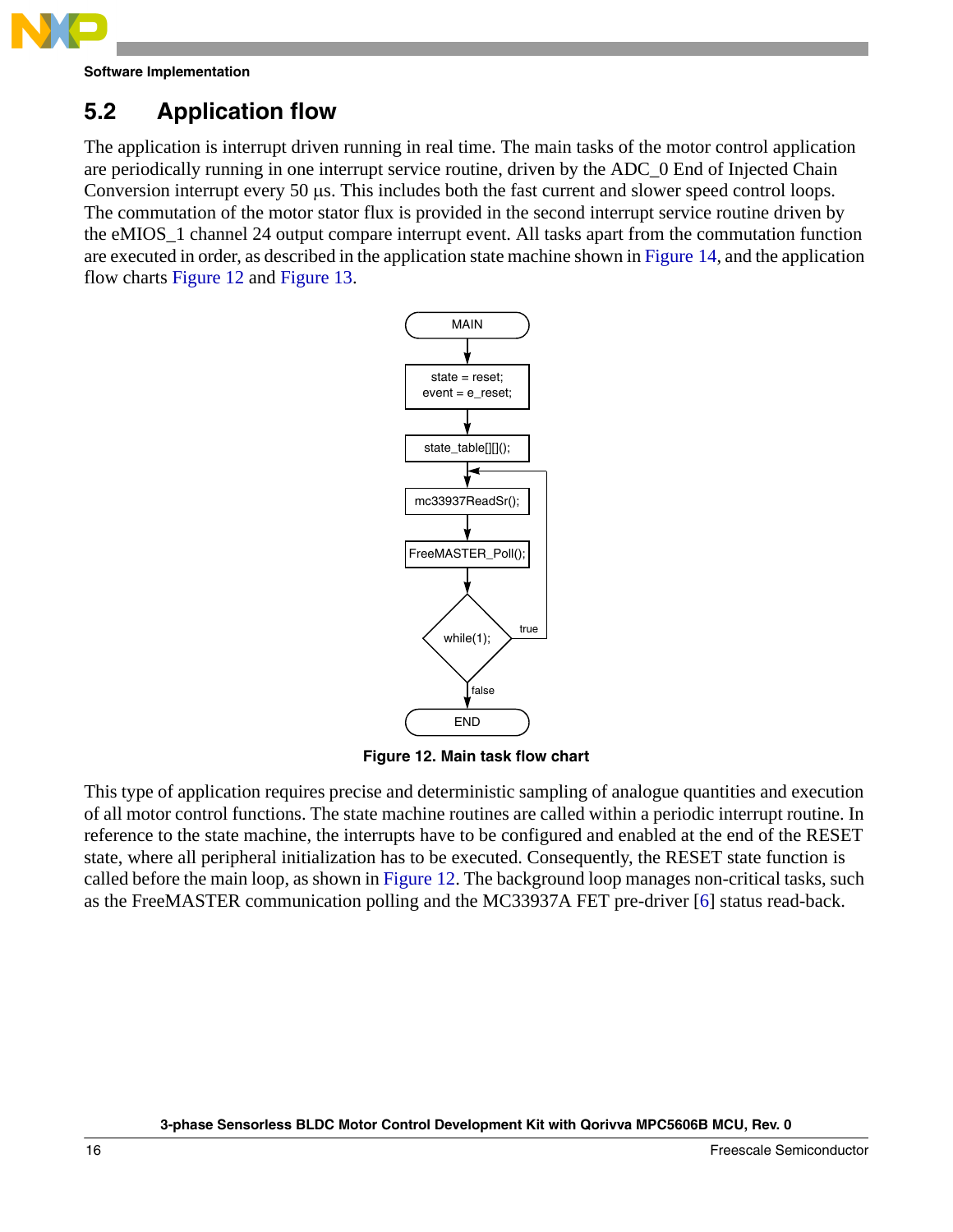



**Figure 13. Application interrupt service routine flow charts**

#### <span id="page-16-1"></span><span id="page-16-0"></span>**5.3 Speed evaluation and control**

The application uses the eMIOS\_1 channel 24 to achieve a precise commutation of the BLDC motor as described below.

When the zero-cross event is recognized, the eMIOS\_1.CH[24].CADR peripheral register is filled with the new calculated value of the next commutation time. When the counter matches the CADR register value, the FLAG signal generates an interrupt request to the e200z0 core and the commutation function runs in the eMIOS1\_24 interrupt service routine.

#### **5.3.1 Speed evaluation**

The speed is calculated in the Slow Control Loop which is part of the *BLDC\_Fast\_ISR* (ADC\_0 ISR) routine. The zero-cross detection algorithm provides the actual commutation period duration for each commutation event. These variables refer to the eMIOS\_1 channel 25 captured values. The eMIOS\_1 channel 25 clock is set up to 1 MHz. To calculate the real time commutation period, you can write:

*Eqn. 4 TREAL T T CLK* =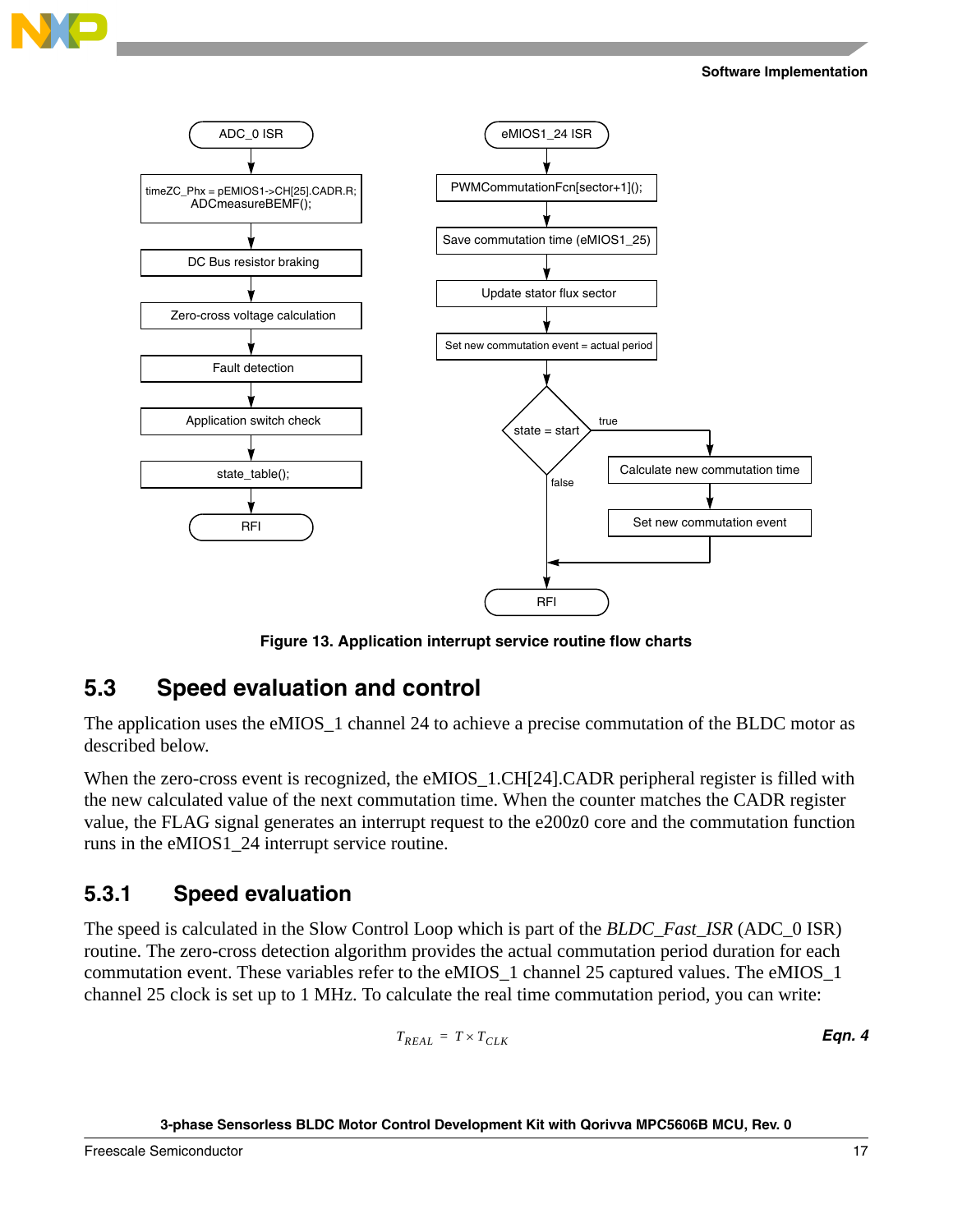

$$
T_{CLK} = \frac{1}{f_{CLK}}
$$
 \t\t\t\t**Eqn. 5**

$$
T_{REAL} = \frac{T}{f_{CLK}}
$$
 \t\t\t\t**Eqn. 6**

where:

- $T_{\text{REAL}}$  is the real commutation period
- $T_{CLK}$  is the period of the eMIOS\_1, channel 25, clock (eMIOS counter bus E)
- T is the value measured in the eMIOS\_1 channel 25 ticks
- $f_{\text{CLK}}$  is the eMIOS\_1 channel 25 clock frequency

<span id="page-17-0"></span>If you know the commutation period, you can calculate the period of one electrical revolution:

$$
T_{elrev} = T_{REAL} \times N = \frac{T \times N}{f_{CLK}}
$$
Eqn. 7

where:

- $T_{\text{elrev}}$  is the real period of one electrical revolution
- N is number of commutations in one electrical period

To calculate the period of one mechanical revolution, the result of [Equation 7](#page-17-0) must be multiplied by the number of pole-pairs:

$$
T_{mechrev} = T_{elrev} \times p = \frac{T \times N \times p}{f_{CLK}}
$$
Eqn. 8

and finally, you can calculate the mechanical speed in revolutions per minute:

$$
\omega_{mech} = \frac{60}{T_{mechrev}} = \frac{60 \times f_{CLK}}{T \times N \times p}
$$
Eqn. 9

If the clock rate is 1 MHz, the number of commutations per electrical revolution is 6, and the number of pole-pairs is 4, you can get the constant:

*Eqn. 10 <sup>c</sup>* <sup>60</sup> *<sup>f</sup> CLK N p* <sup>=</sup> -----------------------

Therefore, the speed is calculated as:

$$
\omega_{mech} = \frac{c}{T}
$$
 \t\t\t**Eqn. 11**

where *c* is the mechanical speed constant, that is  $2.5 \times 10^6$ .

To achieve a better resolution, the mechanical speed is multiplied by 1000.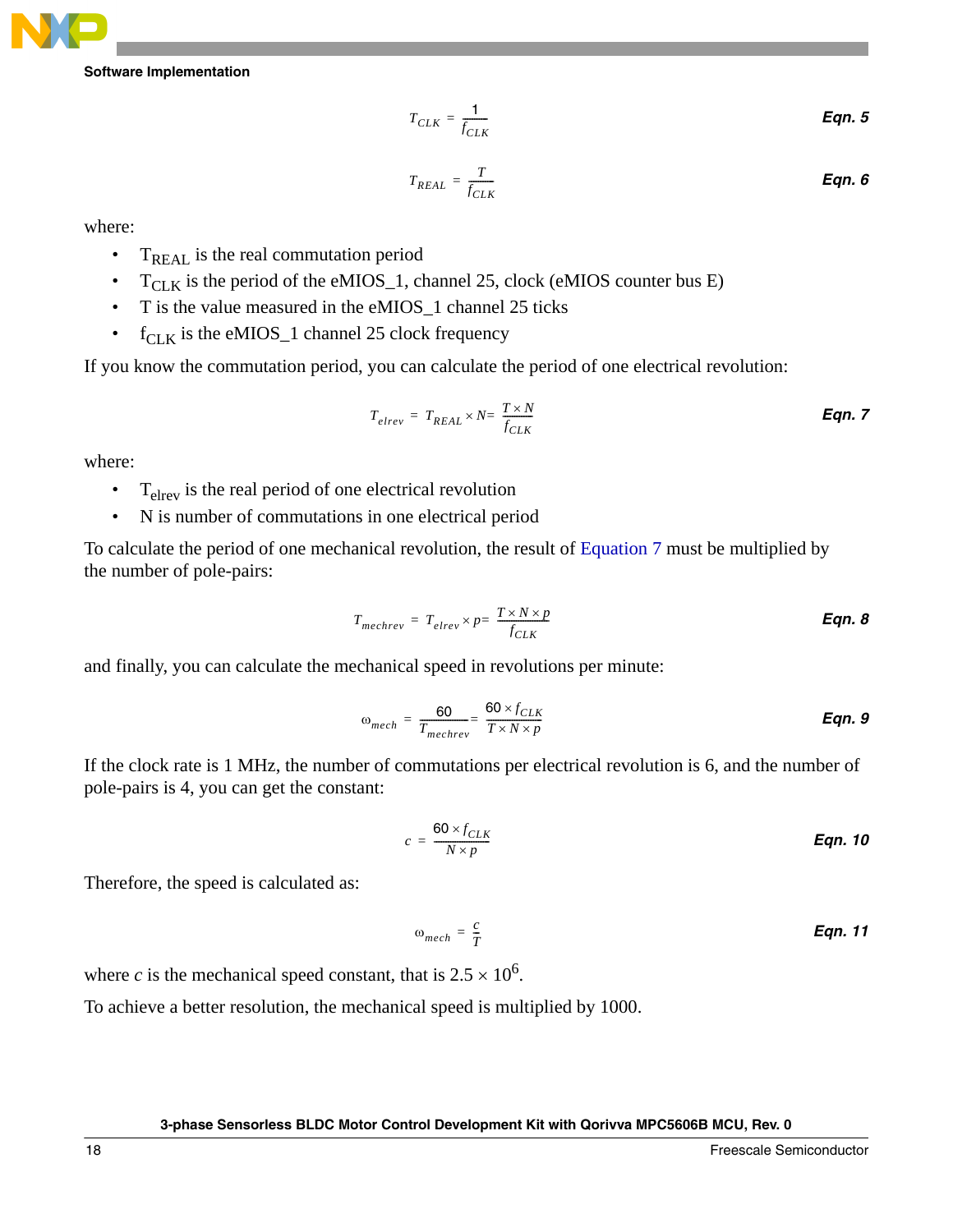

### **5.3.2 Speed controller**

The motor speed PI controller is called in the speed control loop, which is slower than the current control loop. The  $K_p$  and  $K_I$  constants are calculated from either the motor or the entire mechanical system parameters. The speed loop bandwidth was chosen as 20 kHz, and attenuation as 1.

### <span id="page-18-0"></span>**5.4 Zero-cross detection**

The zero-cross algorithm is executed in each *BLDC\_Fast\_ISR (ADC\_0 ISR)* routine. The CTU and PIT2 trigger analog to digital conversion of stator flux related analogue quantities, such as the DC bus and related BEMF voltage, and the DC bus current. The time of the measurement is captured by the eMIOS\_1 channel 25. [Figure 2](#page-2-2) displays the BEMF voltage behavior for each commutation sector. The relevant zero-cross detection function is called with respect to the actual stator flux sector.

The zero-cross event occurs when the phase BEMF voltage crosses  $U_{DCBUS} \div 2$ , and this is basically in the middle of the actual commutation period. When this occurs, the next commutation event is calculated from actual zero-cross time and actual zero-cross period. The result is loaded into the eMIOS1.CH[24] CADR compare register to achieve a precise commutation of the stator flux. The algorithm also stores the motor current and the actual zero-cross period. These values are then used for speed and motor current calculation.

### <span id="page-18-1"></span>**5.5 Current limitation controller**

The motor current limitation controller is called in fast control loop. The parameters of the armature current PI controller are calculated assuming the armature current loop bandwidth and attenuation, and the motor physical constants.

### <span id="page-18-2"></span>**5.6 State machine**

The application state machine is implemented using a two-dimensional array of pointers to state functions, called state\_table[][], with the first parameter describing the current application event and the second parameter describing the actual application state. These two parameters select a particular pointer to a state machine function, which causes a function call whenever state  $\text{table}[\Pi]()$  is called.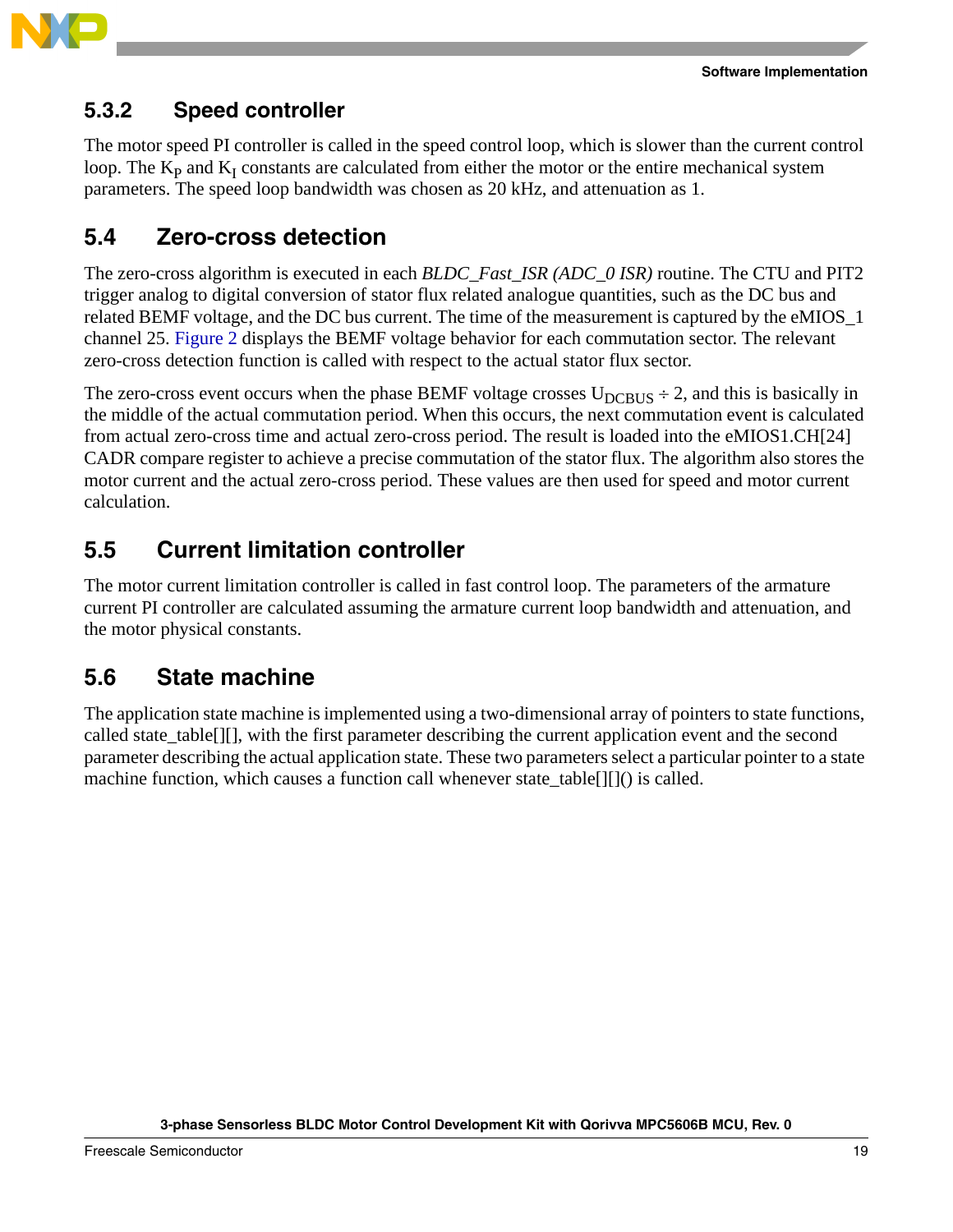



**Figure 14. Application state machine**

<span id="page-19-0"></span>The application state machine consist of the following eight states selected using the variable *state* defined as *AppStates* enumeration type:

- RESET state  $= 0$
- INIT state  $= 1$
- FAULT state  $= 2$
- READY state  $= 3$
- CALIB state  $= 4$
- ALIGN state  $= 5$
- START state  $= 6$
- RUN state  $= 7$

To signalize or initiate a change of the state, fifteen application events are defined and selected using the variable *event* defined as *AppEvents* enumeration type:

- $e$ \_reset event = 0
- e\_reset\_done event  $= 1$
- $e_{\text{fall}} event = 2$
- e\_fault\_clear event  $= 3$
- $e$ \_init\_done event = 4
- e\_ready event  $= 5$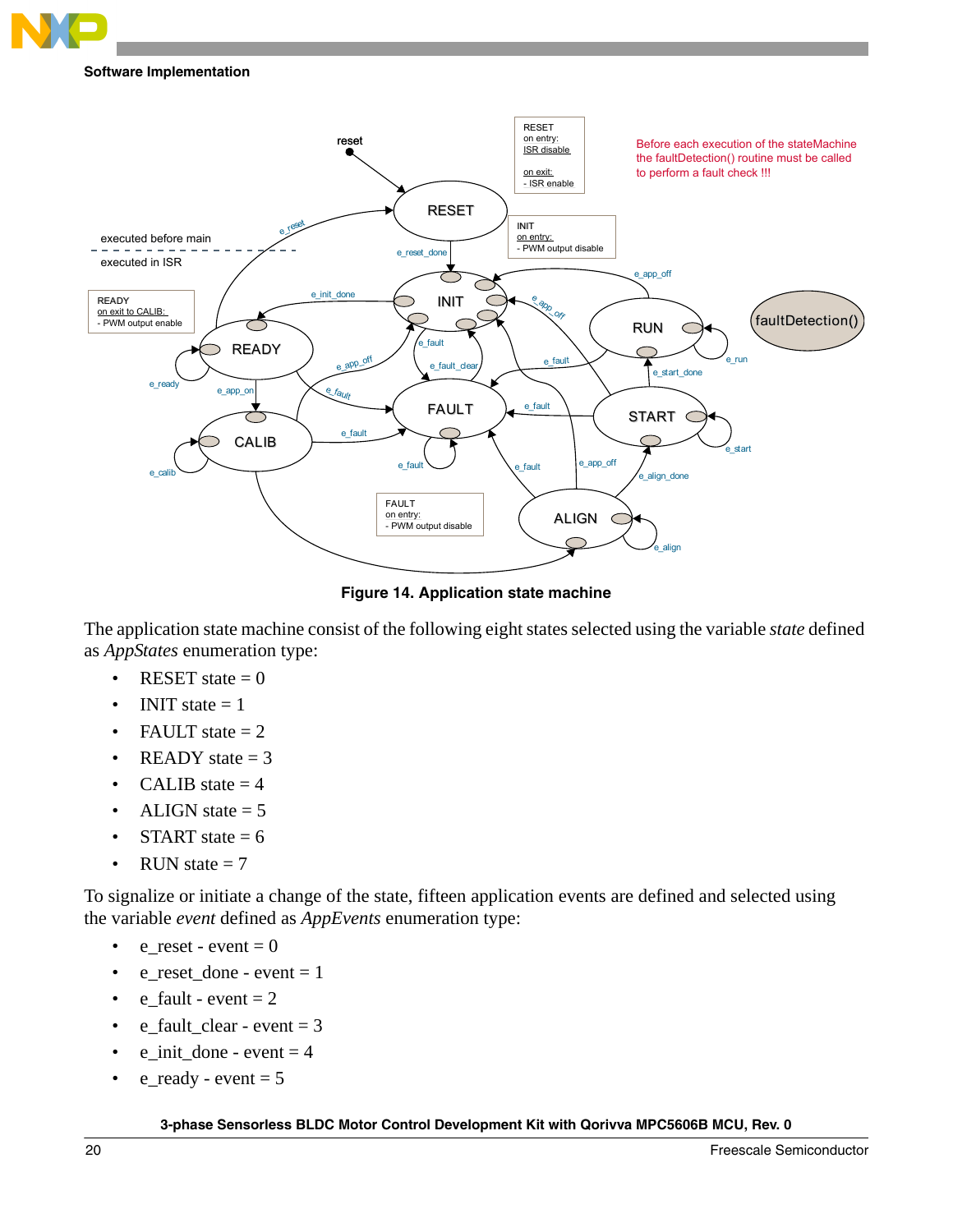

- $e$ <sub>-app\_on</sub> event = 6
- e calib event  $= 7$
- e calib done event  $= 8$
- e align event  $= 9$
- e align done event  $= 10$
- e run event  $= 11$
- e app off event  $= 12$
- e\_start\_done event =  $14$

#### **5.6.1 RESET state**

State RESET is the first state which is executed after the MCU exits the power-on reset state and enters the main() function. It is executed only once at the start of the main function, to perform system variables and all peripheral initialization. Before initializing all peripherals, all interrupts are disabled and enabled again at the RESET state end, with respect to the interrupt driven application as described before. This routine also includes initialization and set-up of the MC33905 system basis chip, which provides the power supply for the MPC560xB Controller Board, and the MC33937A FET pre-driver [\[6](#page-26-7)]. Both routines use the SPI peripheral and must be called after the DSPI and SIUL initialization routines.

#### **5.6.2 INIT state**

State INIT is similar to the RESET one-pass routine, which allows the user to set up application variables. At the end of the INIT state, the transition event is set to pass to the READY state if there is no fault pending. INIT is executed directly after the RESET state, or after the RUN state when the application is stopped.

Transition to the FAULT state is performed automatically when a fault occurs.

Transition to the READY state is performed automatically at the end of the INIT routine.

#### **5.6.3 FAULT state**

The application goes to this state immediately when a fault is detected. The system allows all states to pass into the FAULT state by setting *event=e\_fault*.

#### **NOTE**

The MPC5606B hardware does not implement any automatic mechanism to force eMIOS PWM outputs to a default safe state based on an external input fault signal. Additional external hardware logic is required to prevent damage to the 3-phase power stage in the case of a fault.

This is implemented on the MPC560xB Controller Board [[4\]](#page-26-4).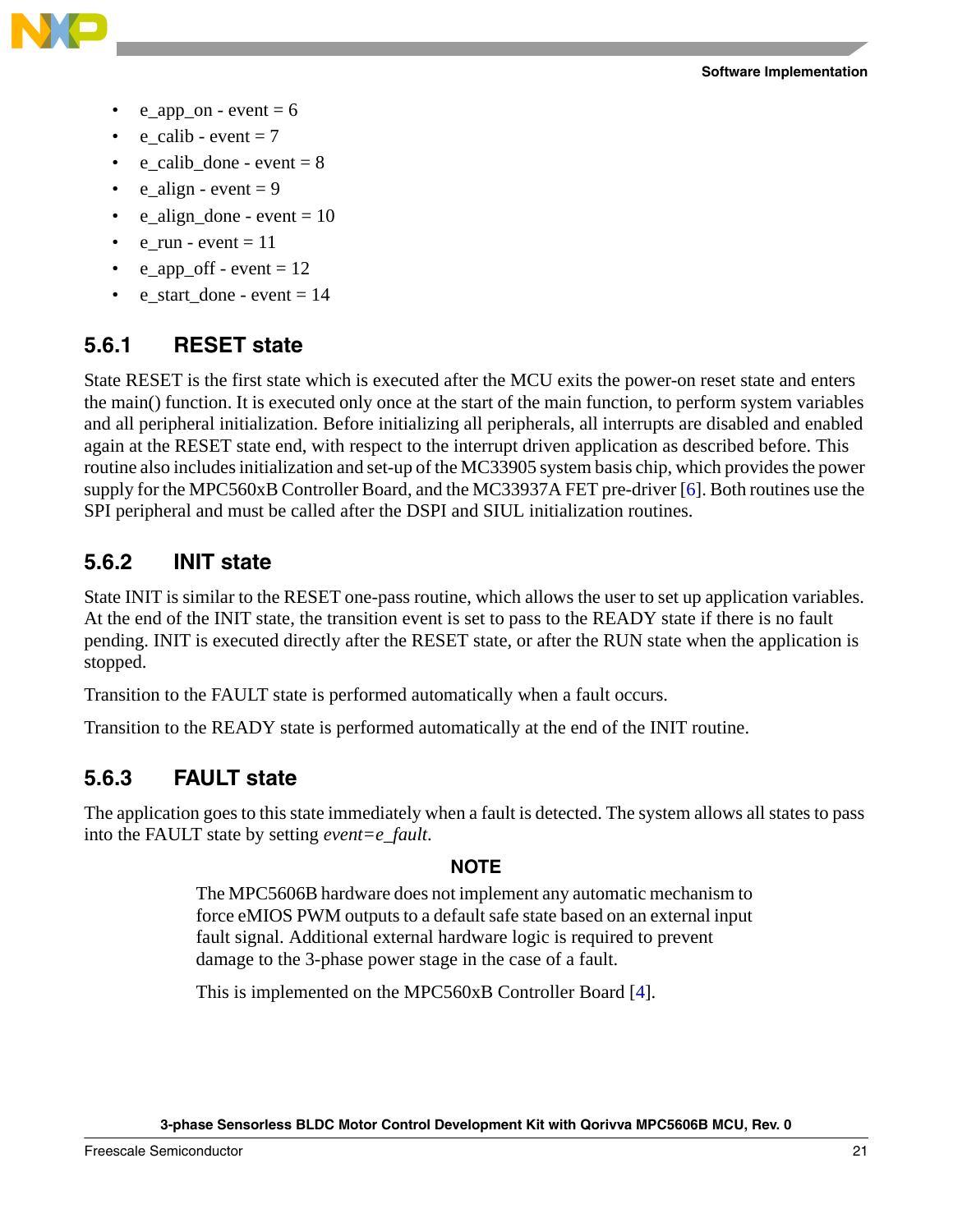

#### **5.6.4 READY state**

This READY state is used as the application initial state. The application checks only fault inputs and the application switch status to start the application.

Transition to the RESET state is performed by setting *event=e\_reset*, which is executed automatically when you set the *switchAppReset* variable to true using FreeMASTER.

Transition to the INIT state is performed by setting *event=e\_app\_on*, which is executed automatically by setting *switchAppOnOff=true* using FreeMASTER. Its value can also be changed by switching on the external switch on the MPC560xB Controller Board.

### **5.6.5 CALIB state**

The CALIB state provides calibration of the analogue quantities used by the sensorless motor control algorithm. The analog offsets are calibrated for all six voltage vectors applied to the three-phase bridge. When the calibration is finished for all six sectors (voltage vectors), the *alignmentTimer*, *svmsector,* and *torqueRequired* variables are initialized and the PWM\_Alignment() function is called to set the PWM output. The variable event is set automatically to *event=e\_calib\_done*, which enables the transition to the ALIGN state.

#### **5.6.6 ALIGN state**

The ALIGN state provides the motor rotor alignment process described in [Section 3.3.1, "Alignment"](#page-6-2). You can set up the ALIGNMENT\_TIME macro value and the proper motor current, depending on the minimal mechanical system behavioral time (mechanical system inertia, motor time constants, and so on) to ensure the correct motor rotor position. The alignment current is controlled via the PI regulator, updated every PWM cycle. The required alignment current can be adjusted by the *torqueRequired* variable. When the counter *alignmentTimer* reaches zero, *switchAlignDone* is set to true, variables used for the next state are initialized, and the variable *event* is set automatically to *event=e\_align\_done*. This enables transition to the START state.

Transition to the FAULT state is performed automatically when a fault occurs.

Transition to the INIT state is performed by setting *event=e\_app\_off*, which is executed automatically by setting *switchAppOnOff=false* using FreeMASTER or by switching off the external switch on the MPC560xB Controller Board.

#### **5.6.7 START state**

The START state provides the start rotor rotation sequence described in [Section 3.3.2, "Start-up"](#page-7-0). The motor current PI controller function Ureq=GFLIB\_ControllePIpAW(torque\_err, &i\_controllerParams1) is called every PWM cycle. Its parameters (proportional gain, integral gain, lower, and upper limits) can be set in the *i\_controllerParams1* structure variable. The PI controller function is part of the Auto Math and Motor Control Library Set for MPC560xP and its detailed description is shown in the Automotive Math and Motor Control Library Set for Qorivva MPC560xP User Guide, MPC560xPMCLFIXUG [\[7](#page-26-8)].

Transition to the FAULT state is performed automatically when a fault occurs.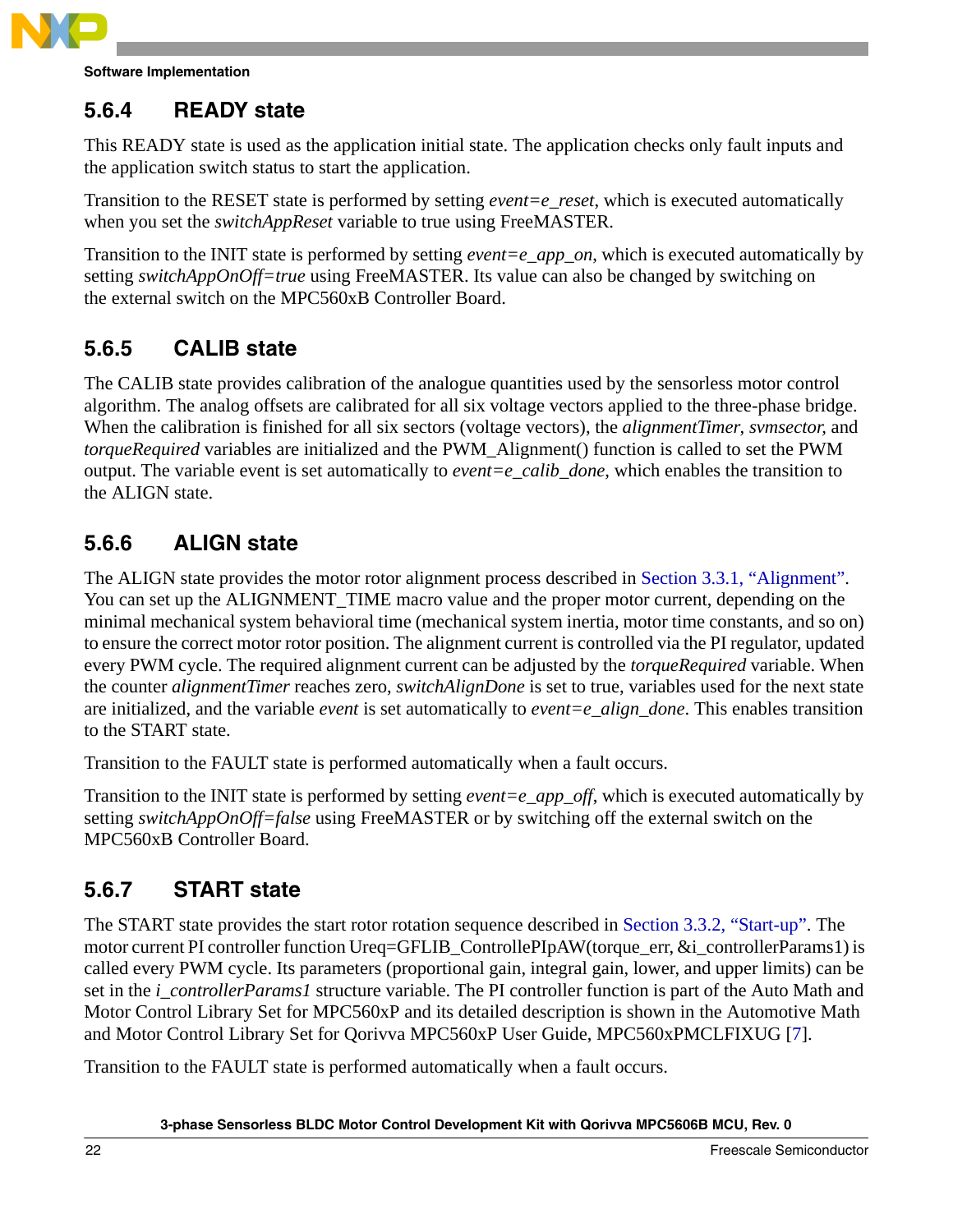

Transition to the INIT state is performed by setting *event=e\_app\_off*, which is executed automatically by setting *switchAppOn\_Off=false* using FreeMASTER or by switching off the external switch on the MPC560xB Controller Board.

#### **5.6.8 RUN state**

The RUN state provides the motor speed and current regulation sequence as has been described in [Section 3.3.3, "Run".](#page-7-1) The zero-cross detection function ZCdetection[svmSector]() is called every PWM cycle to manage the correct motor commutation process. In the slow control loop performed every 1 ms, the speed and current control loops are performed.

Transition to the FAULT state is performed automatically when a fault occurs.

Transition to the INIT state is performed by setting *event=e\_app\_off*, which is executed automatically by setting *switchAppOn\_Off=false* using FreeMASTER or by switching off the external switch on the MPC560xB Controller Board.

### <span id="page-22-0"></span>**5.7 Library functions**

The application source code uses the Auto Math and Motor Control Library Set for the MPC560xP with 32-bit fixed-point arithmetic [\[7](#page-26-8)], which is fully applicable on the MPC5606B. It has the same core type as the MPC560xP. The library contains three independent library blocks: GFLIB, GDFLIB, and GMCLIB. The General Functions Library (GFLIB) includes basic mathematical functions (such as sine, cosine, lookup table, ramp, and so on). Advance filter functions are part of the General Digital Filters Library (GDFLib), and standard motor control algorithms are part of the General Motor Control Library (GMCLIB).

### <span id="page-22-1"></span>**5.8 Setting the software parameters for a specific motor**

The default software parameter settings have been calculated and tuned for a hardware set-up with the LINIX 45ZWN24-90 BLDC motor.

All application parameters dedicated to the motor or application rating (maximum voltage, speed, and so on.) are defined in the *BLDC\_appconfig.h* file and commented to help you to modify the parameters according to your own specific requirements.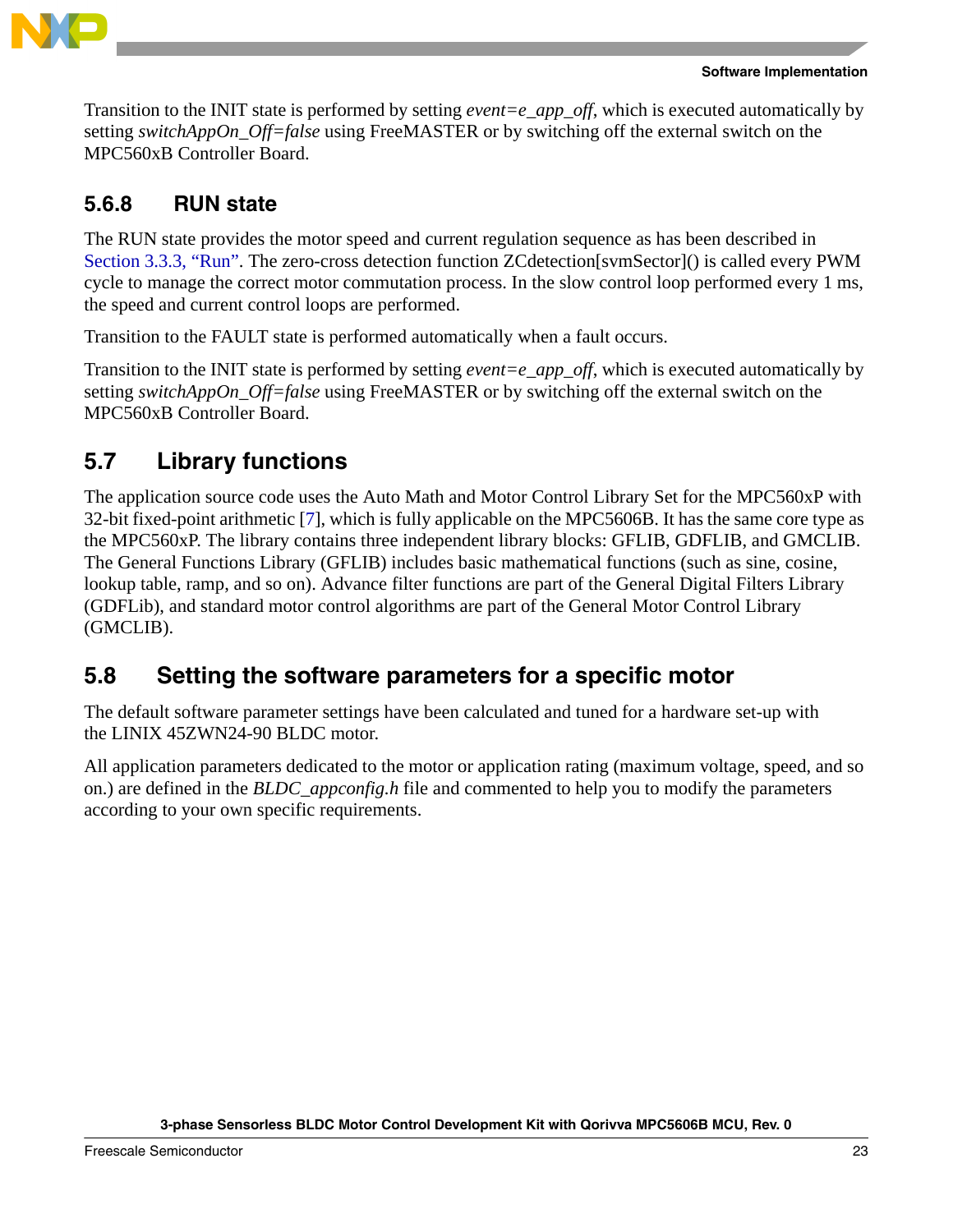

**FreeMASTER User Interface**

# <span id="page-23-0"></span>**6 FreeMASTER User Interface**

The FreeMASTER Run-Time Debugging Tool [\[8](#page-26-2)] is used to control the application and monitor variables during run time.

Communication with the host PC is performed via USB. Because the FreeMASTER driver on [the MPC5606B supports RS232 communication only, there must be a VCP driver for the FTDI FT232RL](http://www.ftdichip.com)  USB to serial UART interface integrated chip installed on the host PC. The driver creates a virtual USB COM port and can be downloaded from www.ftdichip.com.

The application configures the LINFlex module of the MPC5606B for a communication speed of 19200 bps. Therefore, FreeMASTER also has to be set to this communication speed.

### <span id="page-23-1"></span>**6.1 Application start**

- Install the USB driver to create a virtual COM port for emulation of RS232 communication on USB (Virtual COM Port Drivers at http://www.ftdichip.com/Drivers/VCP.htm).
- [Install FreeMASTER \(FreeMASTER Application Installation for PC FMASTERSW at](http://www.freescale.om)  www.freescale.com).
- Connect the USB cable to the MPC560xB Controller Board and the host PC.
- Connect the power supply to the power stage. The MPC560xB Controller Board is supplied from the power stage. The BLDC motor used is designed for a 24 V phase voltage.
- Start the FreeMASTER project MPC5606B\_BLDC.pmp located in the application software root directory.
- Set the communication port and speed (19200 Bd) in the FreeMASTER menu Project/Option (or by pressing  $Ctrl + T$ ).
	- Virtual communication port appears in the Port (COM  $& LPT$ ) section of the Windows Device Manager as USB Serial Port (COM*n*), where *n* is the number of the COM port.
- Enable communication by pressing the STOP button in the FreeMASTER toolbar, or by pressing  $Ctrl + K.$

— Successful communication is signalized in the status bar.

- If no actual faults are present in the system, all fault indicators shall be dark red. If there is a fault present, identify the source of the fault source and remove it. Successful recovery is signalized by the switching off of the fault indicator with the name of the fault. A small red LED-like indicator next to the fault indicator indicates that the fault remains latched in the system. To remove it, click on the green Fault Clear button or press SW501 and SW502 together on the MPC560xB Controller Board.
- Click the ON/OFF button or switch over the button SW503 on the MPC560xB Controller Board to run the application. The BLDC motor will start running. You are able to change the mechanical speed by writing to the *wRotElRequired* variable, by double-clicking on the speed gauge, or by pressing SW502 (speed up) or SW501 (speed down) buttons on the MPC560xB Controller Board.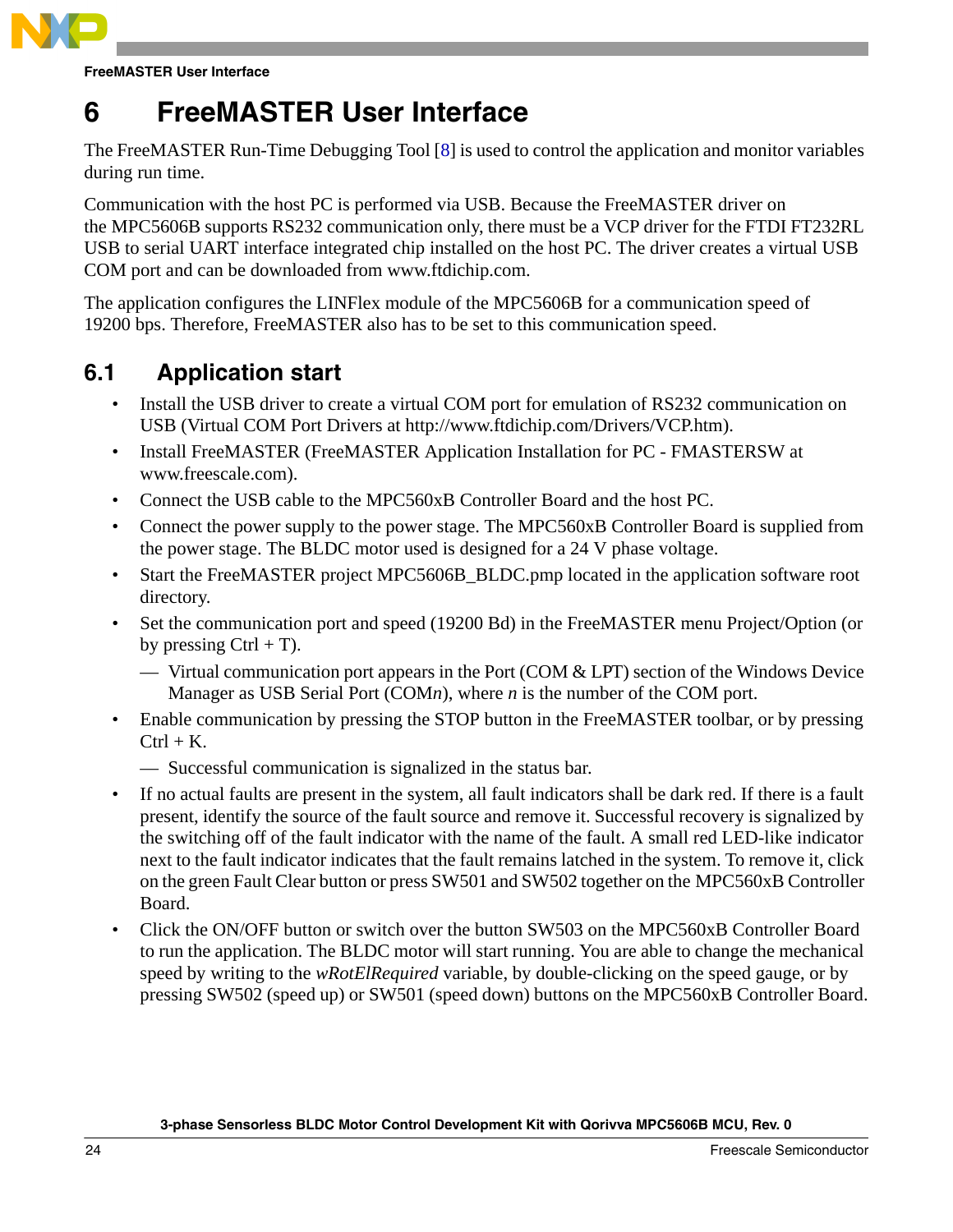

#### **FreeMASTER User Interface**

| F MPC5606B_BLDC.pmp - FreeMASTER                            |                                                                                                                                           |                                                           |                                                                                                                   |                                            |                         | $\Box$                   |
|-------------------------------------------------------------|-------------------------------------------------------------------------------------------------------------------------------------------|-----------------------------------------------------------|-------------------------------------------------------------------------------------------------------------------|--------------------------------------------|-------------------------|--------------------------|
|                                                             | File Edit View Explorer Item Project Tools Help                                                                                           |                                                           |                                                                                                                   |                                            |                         |                          |
| $\mathcal{C}$ . $\blacksquare$<br>$\mathbb{F}_{\mathbb{E}}$ | $\left \left \left \left \Phi\right \right \right \mathbb{E}\right \mathbb{E}\left \left \left \mathbb{H}\right \right \right $<br>嗋<br>5 | <b>22224 FORD</b>                                         |                                                                                                                   |                                            |                         |                          |
| Single_BLDC<br><b>BackEMF</b><br>- <del>感</del> Speed       | <b>Application Faults</b><br>$Ia - N/A$<br><b>Idcb</b><br>$Ib - N/A$<br>$IC-N/A$ <b>0</b> Udo LO $\bullet$                                | Udcb $HI$ $\Box$                                          | 10<br>5 <sub>1</sub><br><b><i>Important and partirely</i></b><br>DC Bus Votage<br>M<br>$4000\quad 5000\quad 6000$ | 15 20 25<br>30 <sup>°</sup><br>35          |                         | $\overline{\phantom{a}}$ |
|                                                             | $[FOC - N/A]$<br>$PWM-N/A$<br>ADC-N/A TEMP-N/A<br>$ $ CTU - N/A $ $ O $ $                                                                 | <b>PreDRY O</b>                                           | 3000<br>2000<br>$1000 -$<br>Speed<br>[RPM]<br>$\mathbf 0$                                                         | 7000<br>,8000<br>$-9000$<br>10000          |                         |                          |
|                                                             | ON/OFF                                                                                                                                    |                                                           | <b>Application State</b><br><b>RUN</b>                                                                            | <b>Fault Clear</b>                         |                         | $\vert$                  |
|                                                             | algorithm block description                                                                                                               |                                                           |                                                                                                                   |                                            |                         |                          |
|                                                             | Name<br>switchAppOnOff<br>wRotElRequired<br>wRotEl<br>state<br>event                                                                      | Value<br>0<br>1818<br>$\overline{0}$<br>Ready<br>e_app_on | Unit<br>DEC.<br>[RPM]<br>[RPM]<br><b>ENUM</b><br><b>ENUM</b>                                                      | 500<br>100<br>$\overline{0}$<br>100<br>100 | Period                  |                          |
| $\clubsuit$ Speed response [                                | switchFaultClear<br>faultIDp.R<br>faultID.R                                                                                               | $\mathbf 0$<br>$\mathbf 0$<br>$\mathbf 0$                 | DEC<br>DEC<br>DEC                                                                                                 | 500<br>500<br>500                          |                         |                          |
| commands stimulators                                        |                                                                                                                                           |                                                           |                                                                                                                   |                                            |                         |                          |
| Done                                                        |                                                                                                                                           |                                                           |                                                                                                                   |                                            | R5232;COM23;speed=19200 |                          |

**Figure 15. FreeMASTER control page screenshot**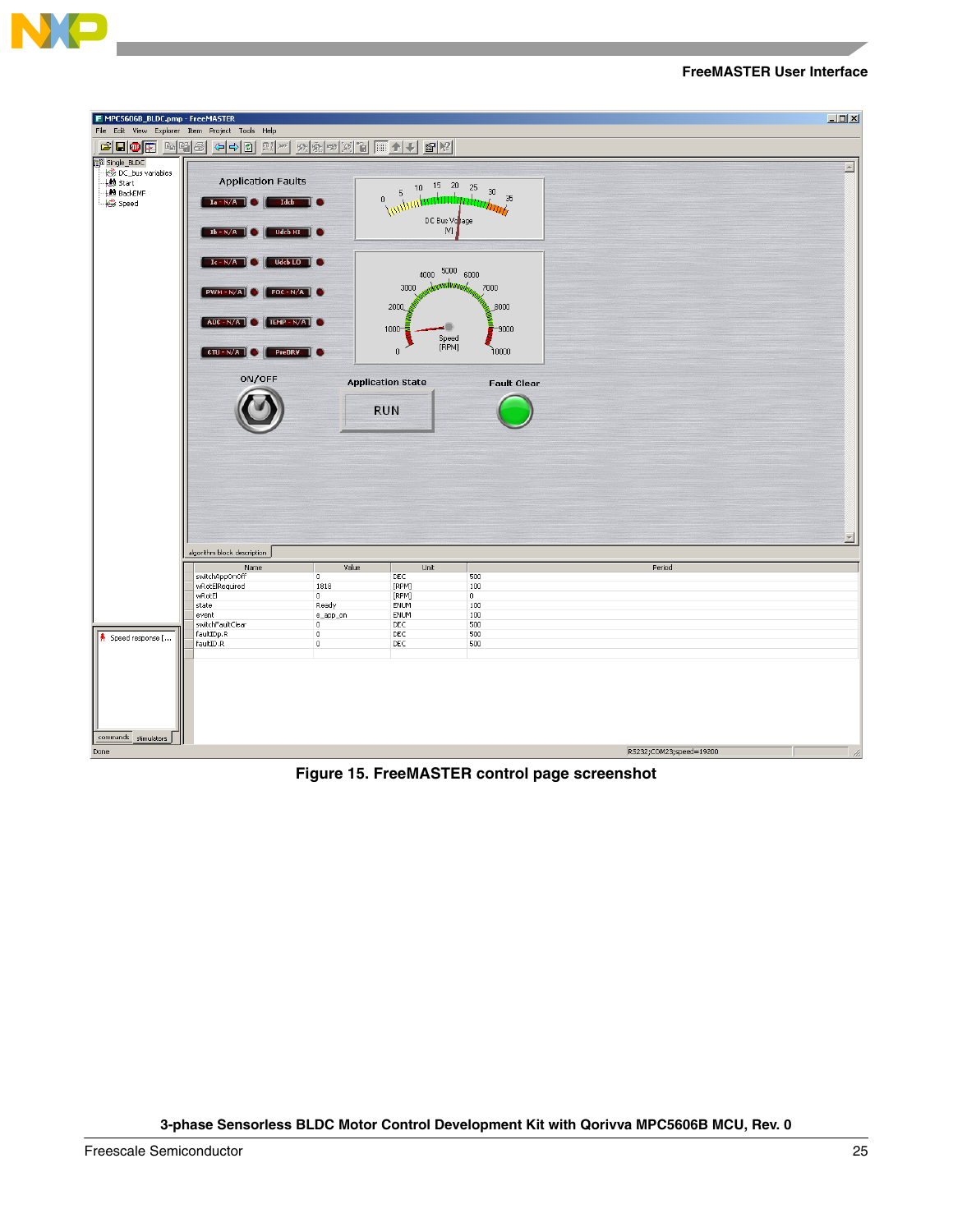

**Performance**

# <span id="page-25-0"></span>**7 Performance**

This chapter contains BLDC sensorless application performance analysis results done on the MPC5606B.

| <b>Function</b>                                                             | <b>Duration</b>      |
|-----------------------------------------------------------------------------|----------------------|
| BLDC_Fast_ISR (every 50 µs)                                                 | 16.7 us              |
| PWMCommutationFcn[1()                                                       | $1.44 \text{ }\mu s$ |
| الأصاد ووودت للمسار المراجل المسارية الملاحدين والمسارية والمساري والمستحدة |                      |

**Table 2. Fast loop ISR and commutation function maximum time duration<sup>1</sup>**

Measured values doesn't include interrupt latency and interrupt prolog and epilog execution times.

Please note that in comparison with motor control dedicated devices like the MPC560xP, MPC564xL, and MPC567xK, it is necessary to force all six PWM eMIOS channels to a defined output state (based on the commutation sector) by the software on the MPC5606B. All six PWM outputs are updated sequentially with up to a five CPU cycle delay (dependent on the code optimization) between each eMIOS channel update. See [Section 4.4, "Commutation function," on page 14](#page-13-0) for more details.

MPC560xP, MPC564xL, and MPC567xK include internal HW that can force PWM channels to predefine states simultaneously by an active edge of the internal signal (for example, timer output compare event) without SW intervention.

<span id="page-25-2"></span>Application code was compiled using a Green Hills compiler with optimization options listed in [Table 3](#page-25-2). The timing was measured on the e200z0 core at a 64 MHz system clock frequency using optimal flash read/write wait state control and address pipelining control settings.

| <b>Compiler Option</b> | <b>Description</b>                                                    |
|------------------------|-----------------------------------------------------------------------|
| -Ospeed                | Optimize for speed.                                                   |
| -Opeep                 | Peephole optimization.                                                |
| -Opipeline             | Pipeline optimization (pipeline instruction scheduling).              |
| -isel                  | Automatic generation of isel integer conditional move<br>instruction. |
| -sda                   | Small data area optimization with a threshold of 8 bytes.             |
| -auto sda              | Automatic link-time allocation of data to small data area.            |

**Table 3. Compiler options**

# <span id="page-25-1"></span>**8 Conclusion**

The described design demonstrates a way of using the MPC5606B microcontroller for BLDC sensorless motor control. The design is fully compatible with any member of the MPC5607B family of microcontrollers. The MPC5607B family of microcontrollers is thus a suitable choice for BLDC motor control in the automotive body area.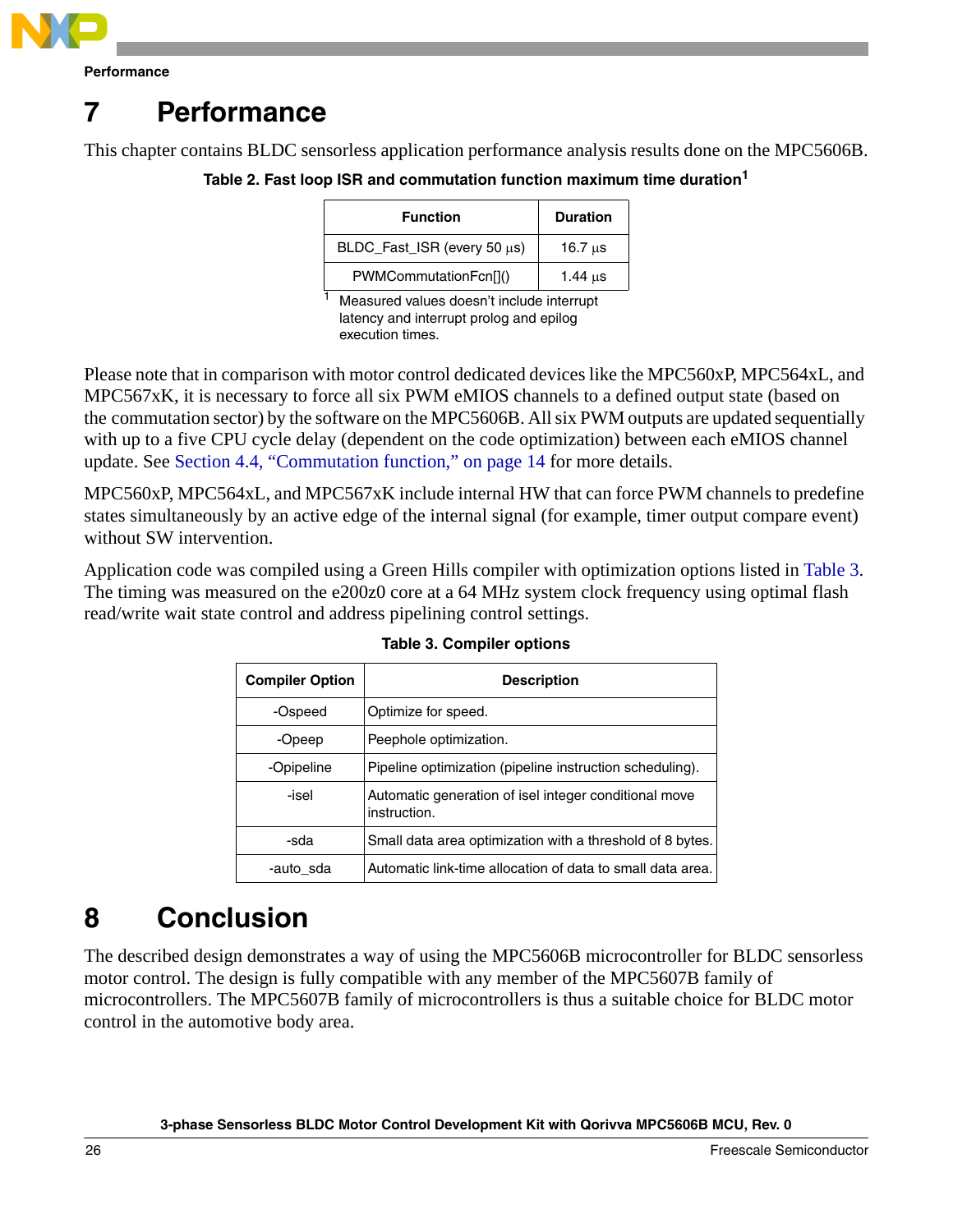



## <span id="page-26-0"></span>**9 References**

- <span id="page-26-6"></span>[1. 3-phase BLDC Sensorless Motor Control Development Kit with Qorivva MPC5606B MCU at](http://www.freescale.com/AutoMCDevKits)  www.freescale.com/AutoMCDevKits
- <span id="page-26-1"></span>2. Application note  $-3$ -phase Sensorless BLDC Motor Control Development Kit with the Qorivva [MPC5604P MCU \(document number AN4268\) at www.freescale.com/AutoMCDevKits](http://www.freescale.com/AutoMCDevKits)
- <span id="page-26-5"></span>3. Reference Manual — *MPC5607B Microcontroller* [\(document number MPC5607BRM\) at](http://www.freescale.com)  [www.freescale.com](http://www.freescale.com)
- <span id="page-26-4"></span>4. User Guide — *MPC560xB Controller Board* [\(document number MPC560XBMCBUG\) at](http://www.freescale.com/AutoMCDevKits)  [www.freescale.com/AutoMCDevKits](http://www.freescale.com/AutoMCDevKits)
- <span id="page-26-3"></span>5. User Guide — *3-phase Low-voltage Power Stage* (document number [3PHLVPSUG\) at](http://www.freescale.com/AutoMCDevKits)  [www.freescale.com/AutoMCDevKits](http://www.freescale.com/AutoMCDevKits)
- <span id="page-26-7"></span>6. Data Sheet — *MC33937 Three Phase Field Effect Transistor Pre-driver Data Sheet*[, at](http://www.freescale.com)  [www.freescale.com](http://www.freescale.com)
- <span id="page-26-8"></span>[7. Automotive Math and Motor Control Library Set for Qorivva MPC560xP with 32-bit fixed-point](http://www.freescale.com/AutoMCLib)  arithmetic, www.freescale.com/AutoMCLib
- <span id="page-26-2"></span>8. [FreeMASTER Run-Time Debugging Tool, www.freescale.com/FREEMASTER](http://www.freescale.com/FREEMASTER)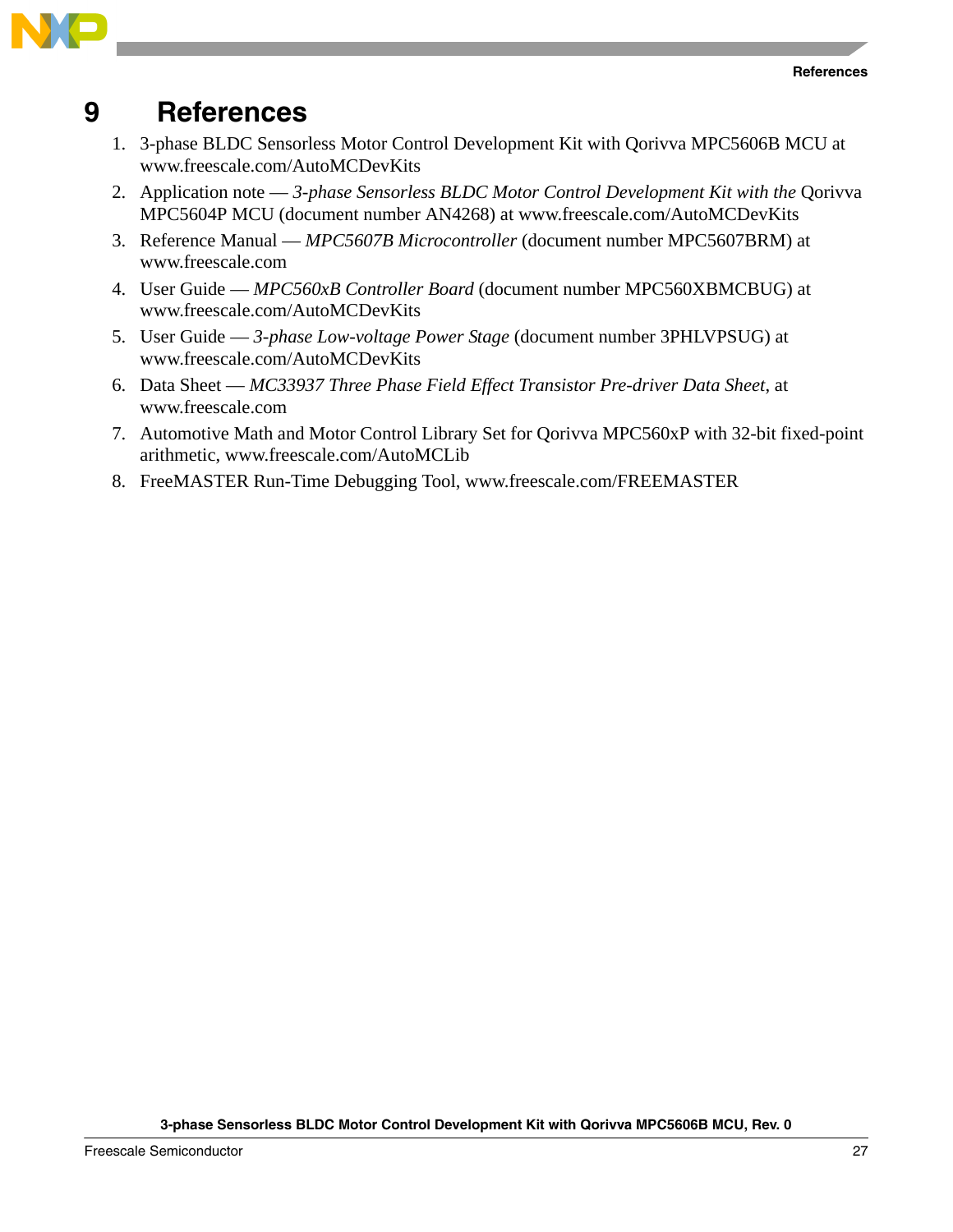**Acronyms**

### <span id="page-27-0"></span>**10 Acronyms**

- ADC Analog to Digital Converter
- BEMF Back Electromotive Force
- BLDC Brushless DC Motor
- CTU Cross Triggering Unit
- DC Direct Current
- DT Dead Time
- DSPI Deserial Serial Peripheral Interface
- eMIOS Enhanced Modular Input/Output Subsystem
- IGBT Insulated Gate Bipolar Transistor
- ISR Interrupt Service Routine
- LIN Local Interconnect Network
- MCU Microcontroller Unit
- FET Field Effect Transistor
- PC Personal Computer
- PI Proportional-Integral
- PIT Periodic Interrupt Timer
- PLL Phase-Locked Loop
- PWM Pulse Width Modulation
- RFI Return From Interrupt
- SIUL System Integration Unit Lite
- SPI Serial Peripheral Interface
- UART Universal Asynchronous Receiver/Transmitter
- USB Universal Serial Bus
- VCP Virtual COM Port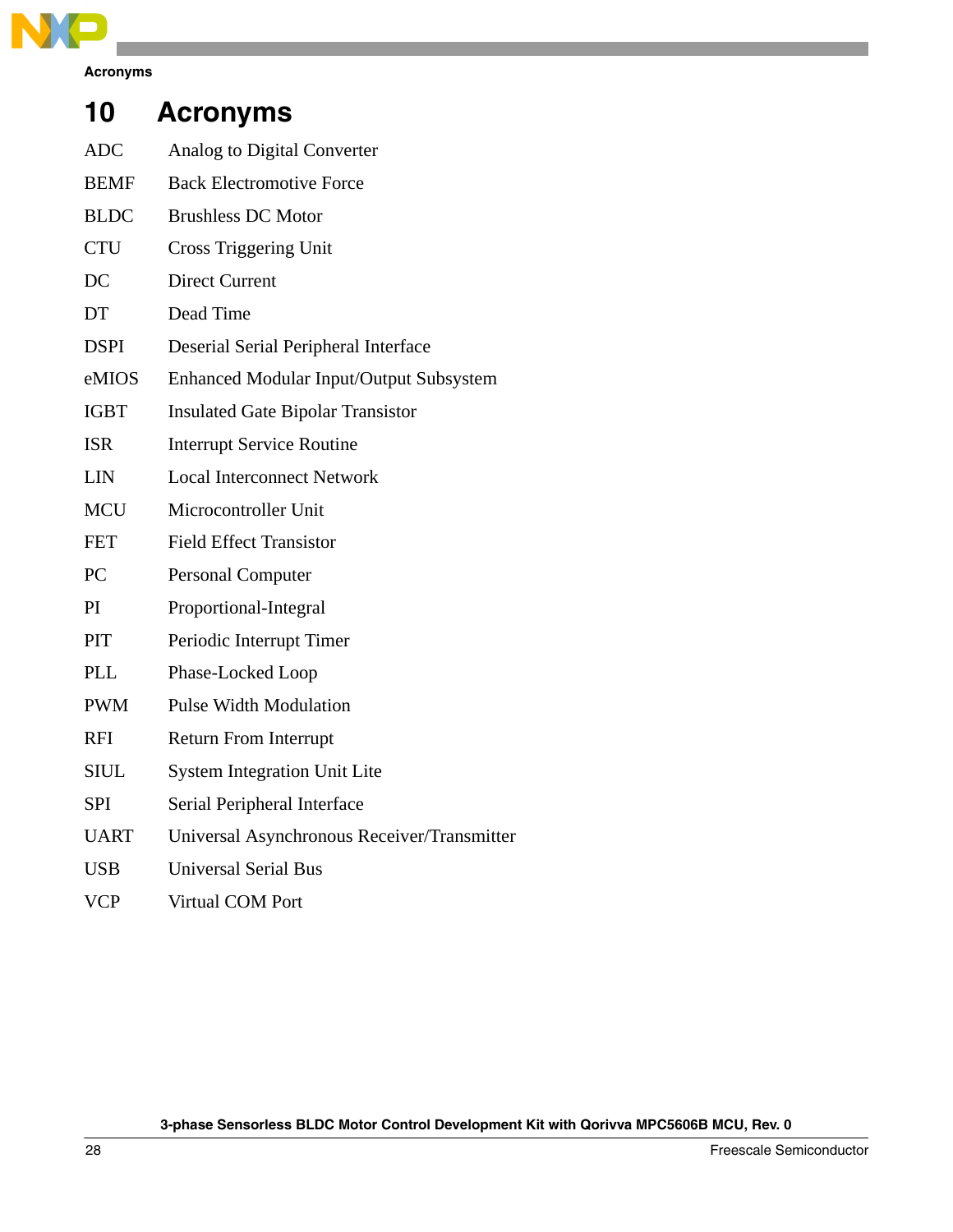

THIS PAGE IS INTENTIONALLY BLANK